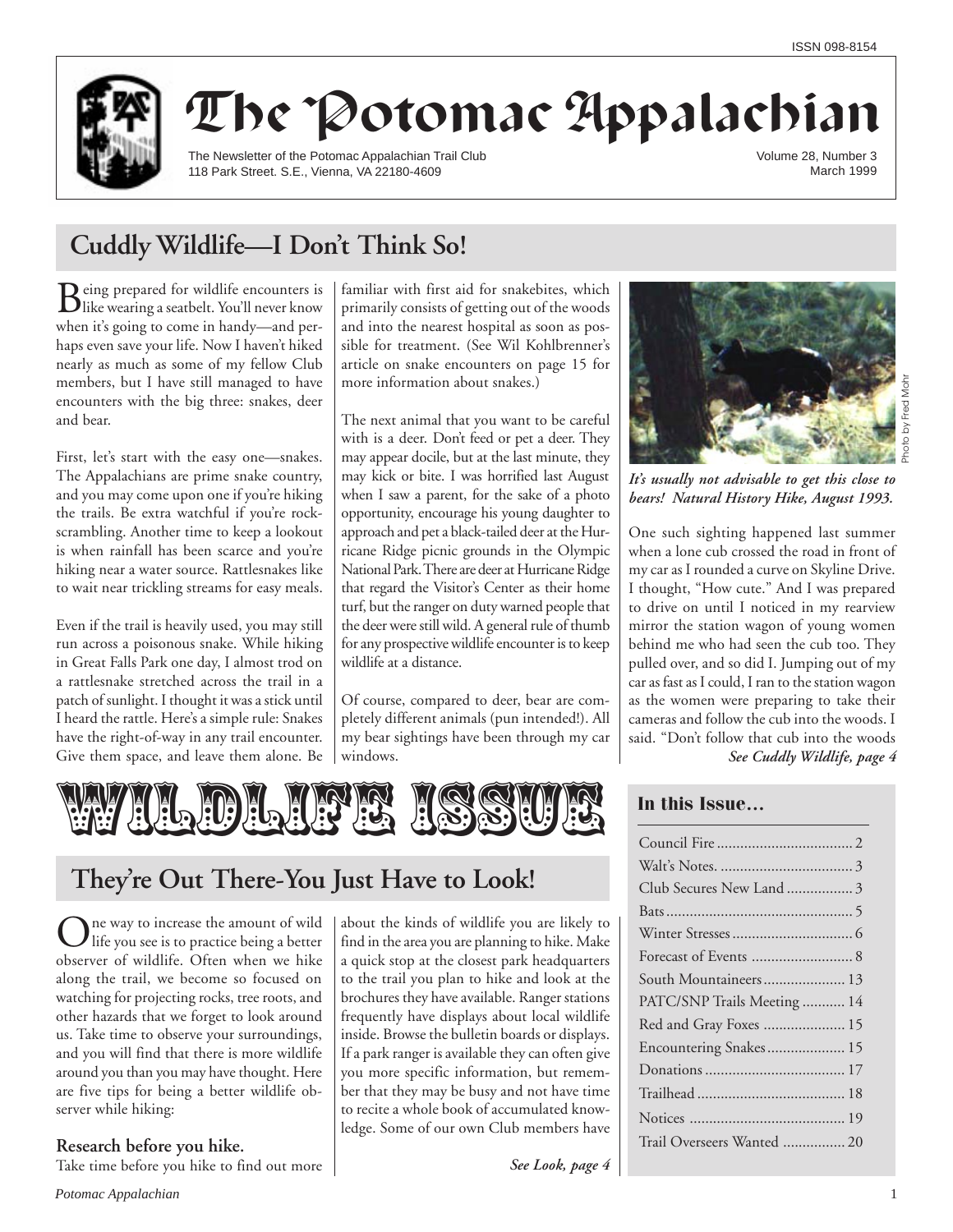### **Council Members, Chairs and Staff**

#### **Officers**

**President:** Walt Smith, 703/242-0693, wsmith@visuallink.com **VP Operations:** George Still **VP Volunteerism:** Tom Johnson **Supervisor of Trails:** Peter Gatje Email: PJGatje@aol.com **Supervisor of Corridor Management:** Tom Lupp **General Secretary:** Warren Sharp **General Counsel:** Eric Olson **Membership Secretary:** Terry Cummings **Treasurer:** Dick Newcomer **Recording Secretary:** Gerhard Salinger

**Sections/ Chapters Mountaineering Section:** Ozana Halik **SMRG**: Bud Hyland **Ski Touring Section:** Katherine Stentzel **North Chapter:** Steve Koeppen **N. Shenandoah Valley Chapter:** Martha Clark, mclark@visuallink.com **S. Shenandoah Valley Chapter:** Lynn Cameron **Charlottesville Chapter:** John Shannon **West Virginia Chapter:** Jane Thompson

**Standing Committee Chairs (Council Members) Blackburn Trail Center:** Chris Brunton **Cabins:** Matt Ogorzalek **Cabin Construction:** Charlie Graf **Conservation:** Mary Margaret Sloan **Corporate Donations:** Jack Reeder **Endowment:** Bill Ladd **Finance:** Vacant **Hikes:** Tom Johnson **Internet Services:** Andy Hiltz **Land Management:** Ed McKnew **Lands:** Phil Paschall & Eric Olson, co-chairs **Legal:** Eric Olson **Maps:** Dave Pierce **Maryland Appalachian Trail Management Committee:** Charlie Graf **Public Affairs:** Terry Cummings **Publications:** Vacant **Shelters:** Charlie Graf 410/757-6053 **Trail Patrol:** Mickey McDermot **Tuscarora Trail Land Management:** Lloyd MacAskill

**Special Committees/Ongoing Activities Archives & Library:** Paula Strain **Cabin Reservations:** Marilyn Stone **Deputy Supervisor of Trails:** Rick Rhoades **Firestone Tract Management:** Vacant **Information/Sales Desks:** Marguerite Schneeberger **Vining Tract Management:** Howard Johnson

**Potomac Appalachian Chief Editor:** Bianca Menendez bianca@moon.jic.com **Features Editor:** Joanne Erickson **Forecast Editor:** Joe O'Neill Joe\_ONeill@prodigy.com **Pre-press:** Nancy Merritt, MeritMktg@aol.com

#### **Headquarters Tel:** 703/242-0693

**Fax:** 703/242-0968 **Email:** WRiley1226@aol.com **24-hour Activities Tape:** 703/242-0965

#### **Staff**

**Director of Administration:** Wilson Riley (Ext. 11) Email: WRiley1226@aol.com

**Trails Management Coordinator:** Heidi Forrest (Ext.12) Email: heidif@erols.com

**Business Manager:** Regina Garnett (Ext. 15) Email: rgarnett@erols.com

**Membership/Cabin Coordinator:** Pat Fankhauser (Ext. 17) Email: pfankh@erols.com

**Sales Coordinator:** Maureen Estes (Ext. 19) **World Wide Web URL:** http://www.patc.net

# **Council Fire**

The Council held its regular meeting on<br>January 12, 1999 at the Club headquarters. The meeting was attended by 22 Council members, 2 staff, and 3 Club members.

The PATC membership stands at 6,509. There were 155 new members registered in December. Over the last year the net membership increased by 13%; however about 27% of the members have been in the Club for less than 1 year.

The Council agenda has been reorganized so that related topics are discussed contiguously. Other additions to the agenda are a Member Comments period at the beginning of the meeting and a report by the Director of Administration. Internet Services, Trail Lands Maintenance, and Tuscarora Trail Special Committees were made Standing Committees that now have a vote in Council.

Charlie Graf presented a special report on the Maryland AT Management Committee. In Maryland, the PATC committees that are responsible for the Appalachian Trail (Trails, Trail Patrol, Shelters, Corridor Management) meet every six weeks together with representatives of the Department of Natural Resources, Appalachian Trail Conference, Appalachian Trail Parks Office, Trust for Appalachian Trail Lands, South Mountain Recreation Area, MATC and others to discussion issues and conduct business.

Several items were discussed but not acted on. There was a concern about unbudgeted yearend volunteer recognition events in various committees. The discussion supported the importance of volunteer recognition but was tempered with fiscal responsibility for the activities of the committee. There was also a concern about the purchase of alcoholic beverages for such events.

No leader has been found for the Dogwood Half-Hundred. This led to a discussion about the difficulty of obtaining volunteers for major projects.

The replacement of the Hemlock Hill Shelter was discussed. The Shelters Committee must concentrate on rebuilding and improving the condition of present shelters, before embarking on new construction. On the other hand, the construction of a new shelter has been discussed for some time and a project plan is now before the Council. A project leader has been actively planning the shelter, which is to be built off-site, dismantled, and moved to the site.

The Maps committee will present an agreement with four of the five developers of AT Maps and Guidebooks to allow publishing of a CD-ROM version of those products.

Warren Sharp has been working on a local AT management plan, required of all trail maintaining organizations. He distributed a statement of the more than thirty policy statements contained in the plan, which will come up for Council approval in the next two months. ❑ *—Gerhard Salinger, Recording Secretary*

 Let your voice be heard. Come take part in discussions of the Club's business. Council meetings are the second Tuesday of each month, beginning at 7pm at PATC HQ. Call Wilson Riley if you'd like time on the agenda.

**The Appalachian Trail Conference has compiled a listing of trail skills workshops** offered by trail maintaining organizations. Workshops are usually free and open to all volunteers but require registration. Topics include Basic Trail Maintenance, Rock Work, Leadership Skills, Corridor Monitoring and Boundary Maintenance, and Chainsaw Use and Certification courses.

March classes include Corridor Monitoring/Boundary Maintenance, offered March 13 (sponsored by the Mountain Club of Maryland) and March 20 (this is a PATC event!); and Chainsaw Use and Safety, offered March 27 by the Adirondack Mountain Club.

For more information and a listing of courses, see their website at http://www.atconf.org and follow the Trail Maintainers' Training Opportunities Link, or write to the ATC, P.O. Box 10, Newport VA 24128.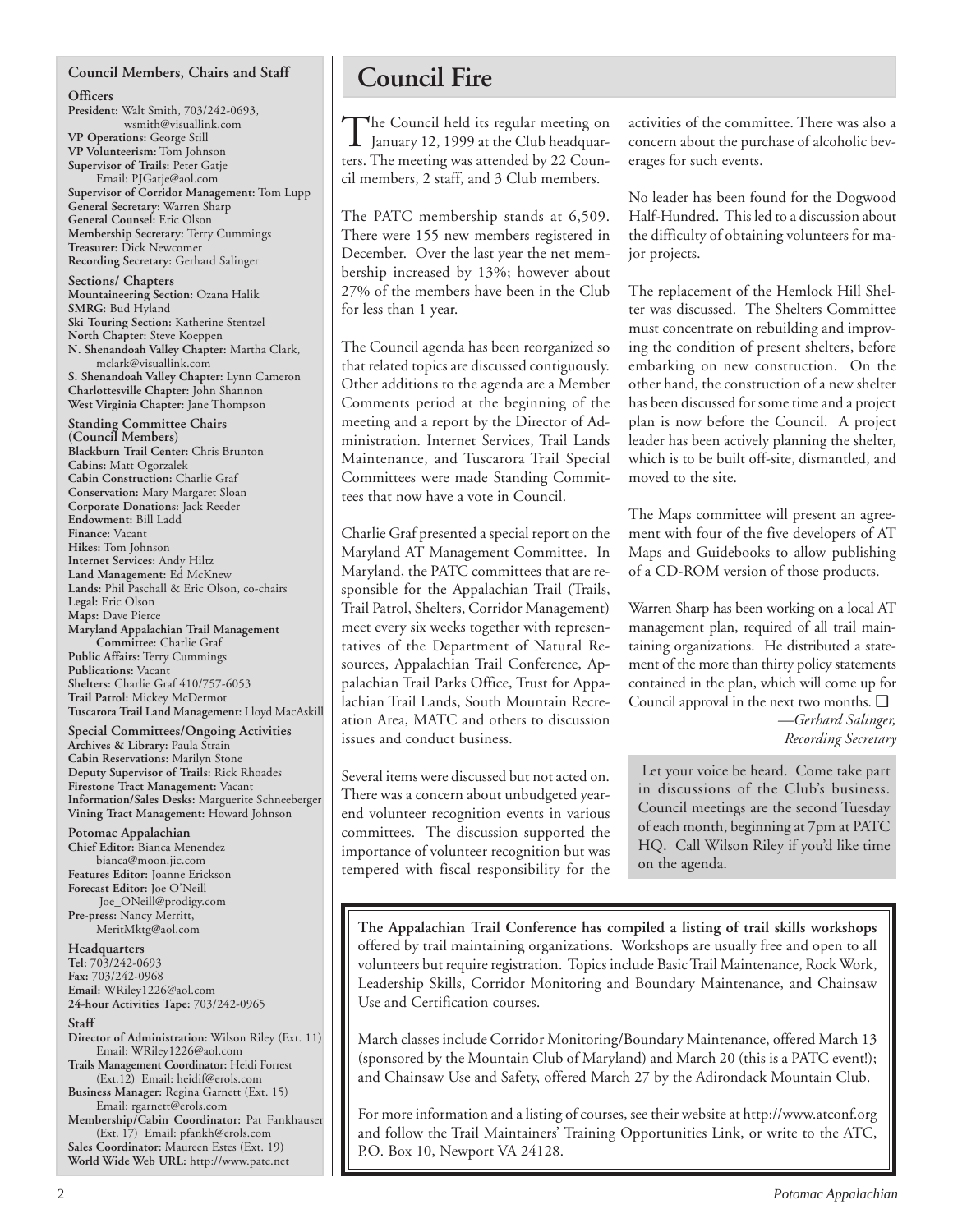# **Walt's Notes: Who Are We And Where Are We Going?**

The Futures Group has taken off the blinders. The Futures Group is exploring many questions in order to determine how we may successfully meet the challenges of the future. The Group will also review the Club's objectives and organizational structure. Should the PATC objectives be changed? Do they reflect what the Club wants to do? How should we be organized to accomplish the objectives? Should we hire an Executive Director and more employees, to meet the needs of a growing organization?

As the organization grows in membership (last year at an annual rate of 13%), should PATC have stronger chapters that carry more responsibilities and receive more resources? Do we need more chapters, creating additional "PATC communities", as the organization gets larger? For example, should the members living in DC be able to organize a local chapter, perhaps sponsoring Saturday picnics in Rock Creek Park while overseers work there on the trails, thus combining social and work needs?

There are many other questions. If you are interested in affecting the future of your Club, then I invite you to join us at the Vienna Headquarters on the third Tuesday evening of each month. Further information on meetings for The Futures Group is contained in the Forecast Section.

### **When Should We Rattle?**

 One very hot, August day, I was hiking along a trail on Great North Mountain when I noticed that my right boot was about to step on a rattlesnake, almost hidden in the grass. Skipping twice with my left foot, I moved safely over the snake. It made a feeble attempt to shake its rattles after I had passed. It rattled too late.

I was surprised at the lazy action of that rattlesnake. During all previous encounters on the trail, rattlesnakes had alerted me in advance of my reaching their location. Those snakes had rattled in plenty of time to avert contact.

But some rattlesnakes seem to know when not to rattle at all!

One lovely June day during rattlesnake mating season, while preparing a morning cup of tea by one of my favorite spots just off the Half Moon Mountain Trail, I discovered that I was intruding on two rattlesnakes. Not that they seemed to mind, as they were all curled up in a circle. They were as quiet as church mice. But it did seem to me that I should put a distance of greater than the four feet between us, so I moved my tea a bit.

In between trail maintenance chores, I continued to observe the rattlesnakes, which always turned their heads toward me when I appeared but made not a sound. I returned to the site the following month and noticed

# **Club Secures New Land in Northern Virginia**

In November, the Potomac Appalachian<br>Trail Club (PATC) went to settlement on Trail Club (PATC) went to settlement on a tract in Northern Virginia that abuts the Appalachian Trail (AT) corridor near Rte. 606. The property, known as the Oliphant Land Joint Venture, was owned by John Oliphant and his brothers for many years and adjoins the PATC Glaser Cabin tract. It contains about 60 acres, more or less, and is twothirds slope and one-third relatively flat, covered with immature forest. A road that leads to the Myron Glaser Cabin is now mostly unused.

The land was first offered on the open market by the Oliphants for \$130,000 without success. Eventually, the Oliphants decided to offer it to PATC, which eventually made a

counter offer that was accepted. PATC's cost was about \$96,000. Money came from the dwindling Lands Fund, which receives a small annual infusion from the PATC Endowment Fund, enough to purchase only about two parcels a year.

# **Corridor Land Acquired**

John Oliphant is a former PATC President and was instrumental in getting much of the AT corridor land preserved by his own personal purchases. He also foresaw the demand for development in Northern Virginia. As a result of those personal purchases and the formation of a PATC Land Acquisition Committee in the early '70s, much of that land was acquired by PATC and then later turned

*See New Land, page 17*

one of the young ones, with a parent, basking in the sun. The parents were still there in August, in the same place down below the ledge—curled up, side by side, enjoying the warmth of the day. Not once during that summer did I ever hear a rattle from that family! Such discernment thought I!

## **When Is It Important?**

Those of us on Council sometimes wonder when should we rattle? The answer was quite clear last year when a proposal was announced to construct a high communication tower very close to the Appalachian Trail in the vicinity of route US 50. A meeting among the PATC District Manager and the Trust Coordinator for the Trust for Appalachian Trail Lands, and the applicant, as well as opposition from local property owners, was sufficient to avoid that intrusion on the trail, at least for the time being.

But another decision was not quite so clear to me when I was apprised of a controversial expansion of the Beaver Creek Quarry in Maryland, located in the valley two miles or so from the Black Rock view along the AT. Some hikers thought it would spoil the view, others weren't so bothered. I drove up to the quarry site to see for myself. The site of the Black Rock overview seemed a long way off. And, as I thought of how the valley is filling in beyond our control with housing, commercial, and industrial developments, it seemed to me that we had better pick our battles carefully, especially when the object of contention is not on the ridge itself.

As we continue to make such judgments in advancing trail conservation interests, may we have the wisdom of Solomon and the discernment to rattle at the right time.

### **The Bear and the Fox**

While out on the trail, I have noticed how effectively the animals can communicate with each other. Can we learn something from them? For example, have you noticed how the sow gets her cubs to move quickly out of the way of danger? I observed such a family for a few moments one spring. As soon as the mother noticed that I was near, she uttered a simple, soft grunt and her offspring immediately left

*See Walt's Notes, page 5*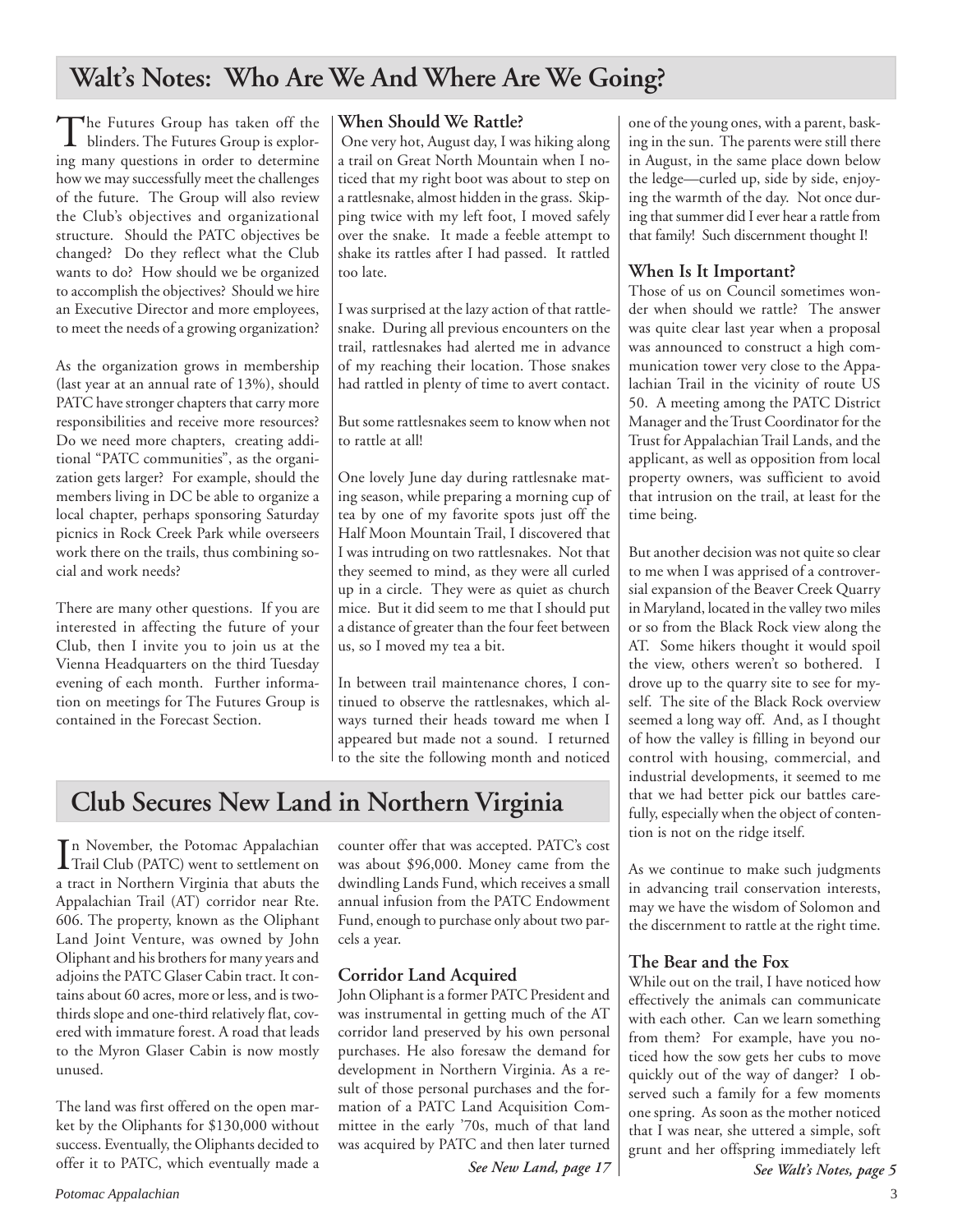### *Look, from page 1*

an abundance of knowledge about local hiking areas that they willingly share.

If you have time before the hike, visit your local library, especially if you are planning a hike outside your normal hiking area. Many of the books written about the Appalachian Trail, as well as about our national and state parks, have information on wildlife found in the area. You can also look for information in books about the state where you are going hiking. Sometimes you can find articles written about the area you are planning to hike in magazines such as *Backpacker.*

## **Pause frequently.**

This allows you to catch your breath and is a good time to view your surroundings. You do not have to wait until you reach the crest of a hill to stop, and it does not need to be a long rest break. When I am climbing a hill or walk-

> *"Take a moment to take a closer look, and use all of*

 *your senses."*

ing through a particularly rocky area, I pause frequently. After I have secured a balanced stance, I take time to look around. I look where I am going as well

as where I have been. I also listen. Since my feet are not making any noise I can often hear subtle noises like leaves rustling under a chipmunk's feet or the squeak of two twigs rubbing as a bird hops from branch to branch inside a bush.

# **Look for ecosystems.**

There are many different ecosystems. Notice changes in tree types, the dampness of the ground, the amount and type of low growing shrubs, the amount of sunlight reaching the ground. Each of these changes can indicate an environment suitable for a different species or group of species adapted to live in that area. Even if you cannot see the leaves in the trees clearly, you can establish something

### *Cuddly Wildlife, from page 1*

because the mother is around, even if you can't see her." I was happy that they heeded my warning because it was true.

You can never assume a cub is far from its mother. Don't chase it, corner it, or try to pick it up. Those cute little bears have functioning teeth and claws. And, worse yet, you may meet Mama Bear.

If you encounter a grown bear when you're hiking, don't approach it, chase it, or assume about the ecosystem by observing what types of fallen leaves, shrubs, and herbaceous plants are present. Even open areas, such as rocky outcrops, have animals adapted for living in them.

# **Observe all three levels.**

Generally, our forests grow in three levels: the overstory or canopy, the middle or understory, and the ground level or floor. The overstory is usually defined as the growth above approximately 20 feet and includes large deciduous and evergreen trees. Look for birds of prey, woodpeckers, vultures, and squirrels. Large trees provide food, such as nuts, and nests for squirrels and some birds. Due to the height to which they grow, close observation is difficult.

The understory includes the smaller trees and shrubs that grow beneath the larger trees. Some people divide this level into a small tree layer and a shrub layer, but for our purposes this is not necessary. The understory provides

a large number of nesting spots for birds and most of the vegetative matter eaten by large mammals. For example, deer browse this level and bear eat

berries from this level. It also provides cover for many animals.

The ground level includes wildflowers, herbaceous plants, low-growing vines, rocks, and fallen trees. The floor is home to most of our reptiles, small mammals, and some insects. Look for hiding spots beneath logs and rocks. You will see an abundance of insects if you take a moment to look closely. The floor has many indicators of what wildlife is present. It is here that you find animal droppings or scat, footprints, lost feathers or tufts of fur, and many animal dens. This level also includes water resources such as streams and ponds. Each has its own web of associated life.

it wants to have its picture taken with your spouse. Back away from the animal slowly. Never run. Chances are that the bear will leave the area as soon as it spots you. It doesn't want to interact with you any more than you should want to interact with it.

Remember that a safe wildlife encounter is the best wildlife encounter!

*—Aimee Kratts*

*editor's note: This article has been read and approved by National Park Service employees.*

# **Five tips for observing wildlife while you hike:**

- 1. Research before you hike.
- 2. Pause frequently.
- 3. Look for ecosystems.
- 4. Observe all three levels.
- 5. Take time for a closer look.

# **Take time for a closer look.**

During breaks take a moment to take a closer look and use all of your senses. Look for movement and signs of life such as nests, footprints, and broken twigs. Listen for noises such as bird calls or rustling leaves. Use your sense of feel to lift objects. Even your sense of smell can detect scents such as wildflowers and rotting wood. When you find a body of water, look for signs that animals have been using it as a source of water. It may require going off the trail a short way or even getting wet, but the knowledge gained can be exciting.

The understory is often full of rustling noises that can help you find the inhabitants. Look for movement in the branches. With practice you may even observe signs of deer browse or ruts. In damp or muddy areas, check the ground level for tracks. In drier areas, look for disturbed fallen leaves and crushed vegetation. Explore the ground level by physically probing. Try moving rocks, lifting logs, or overturning leaves. Remember, however, to be careful of disturbing snakes or spiders as many areas include poisonous species. This goes back to researching the area you plan to hike. It is important to know what you are likely to encounter. If you observe something you do not recognize, make some notes, sketch a picture, or take a photograph, and research it when you return from your hike.

Binoculars are an added weight to carry, but they can be useful for closer observation. If you carry a 35mm camera, you can use a zoom lens or telephoto lens to get a closer look. You may even see something worth photographing! ❑ *—Lynn Gulley*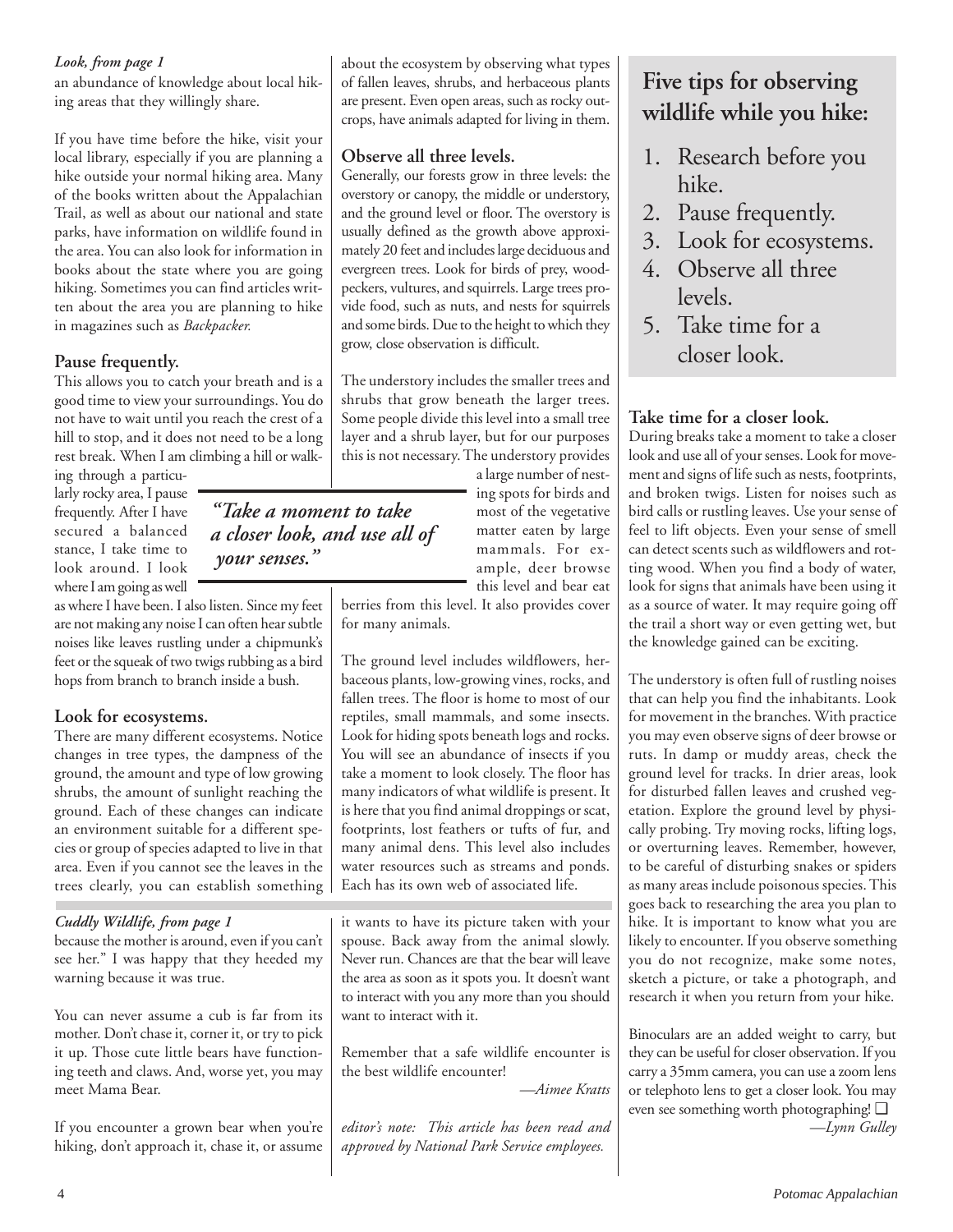### *Walt's Notes, from page 3*

the area with her, crashing through the mountain laurel. Oh, that we PATCers could achieve such results with one word. Of course, one word spoken that softly would probably not achieve the desired effect if you were warning of a new tower being built along the AT. However, there is another animal that better illustrates how to warn noticeably.

I was camping near the Tom Floyd Wayside one June evening, and sound asleep after a day of trail work, when I was awakened about two o'clock in the morning by a loud screech! It sounded like someone with a high pitched voice was being murdered within about twenty yards of my tent. I grabbed my flashlight to investigate, but there was nothing that seemed strange anywhere in sight. The sound had come from ground level. The following morning I looked again, but there were no clues. Upon returning home I consulted my animal references, and there was the answer. The fox lets out a terrible-sounding scream at that time of the year when it discovers danger and wants to alert its young back at the den. It is more petrifying than the sound of a bobcat. Now this sound would be an excellent communication for getting attention. But perhaps it is not the best sound to use when the situation calls for something more subtle, something more like the gentle sound of the sow.

Perhaps observations along the trail can help us to communicate with more effective discernment.

Walt See you on the trail,

# **Bats—Misunderstood Creatures of the Night**

 $A$ s you hike, bike, or otherwise wend your  $A$ way along the trails of our region, you may want to pause a moment and contemplate that cave or abandoned mine pit you just passed. What lurks within? Could a colony of bats, those much-maligned denizens of the dark, be using the place as a "hangout"?

Perhaps it's that the bat lives in such placesthat it stays unseen in the light-that has earned it such a dark reputation. Other attributes add further mystery: its strange appearance, its uncanny ability to "echolocate," (it navigates by reading the echoes of high-pitched frequencies it emits), or that it's the only mammal that can truly fly. Or maybe it's simply that most of us can't relate to a creature that spends its days in cold, dark caves, hanging upside down.

Though some still regard the bat with a mixture of fear and disgust, this misunderstood animal's image has gradually improved as facts have replaced mystery. Contrary to accepted wisdom, bats are no more likely to carry rabies than any other wild animal. They aren't blind, and they don't want to become entangled in your hair any more than you want them to. In fact, they don't attack people at all, unless of course they feel threatened, which is the rule with any wild creature. Finally, it's only the vampire bat, not native to the U.S., who makes a habit of sucking blood.

Not only do most bats keep blood off the menu, their other dietary favorites should endear them to the farmer, the outdoor enthusiast, and just about everyone else. Each night, bats leave their roosts and go out to feed on insects. MANY insects. A large colony of bats may in one night consume, quite literally, bugs by the ton.

Some bats also play a role in plant pollination and seed dispersal. Species that feed on the nectar of particular plants become covered with pollen, which they carry on to the next plant. Their hairs also pick up seeds, which dislodge and scatter during flight.

Though the benefits bats provide have begun to be more clearly understood, their populations, which have been declining since the last century, continue to dwindle. As it is with many animals, they suffer mainly from the loss and degradation of their habitat. When mines are sealed and caves are tampered with, bat numbers go down. Some mines, when sealed in the interest of safety, have entrapped thousands of bats, killing off entire colonies at a time. Other encroachments upon caves can harm bats as well. Vandalism, especially the setting of fires in caves, can be devastating to the bats within. Also, if the cave structure is changed or if additional entrances are opened, it may affect the cave's internal temperature, which must remain constant for the success of bat maternity. Even momentarily waking a bat during hibernation can cause its death-in a few moments it can burn up to two months' worth of the fat it lives on while dormant.

*See Bats, page 14*

# **Animal Trivia**

- 1. Where do spotted skunks live?
- 2. How do bats navigate for long distances?
- 3. What are the three major predators of the white-tailed deer?

4. What Mid-Atlantic animal has poison glands, and will its bite kill a person?

See page 16 for answers.



*Was this a conditioned deer looking for handouts? The deer nudged my mother-in-law while she had her back turned then took off while I tried to focus. Skyline Drive, fall 1996.*

#### Patrons

Capital Hiking Club Center Hiking Club Potomac Backpackers Association Sierra Club, Washington Outings Program Wanderbirds Hiking Club

#### Corporate Supporters

Blue Ridge Mountain Sports **Campmor** Casual Adventures Duron Hewlett-Packard Hudson Trail Outfitters Outdoor Adventure REI The Outfitter at Harpers Ferry The Trail House Wilderness Voyagers



**Lots of Volunteers Needed Call Ric Franke 703/356-2106**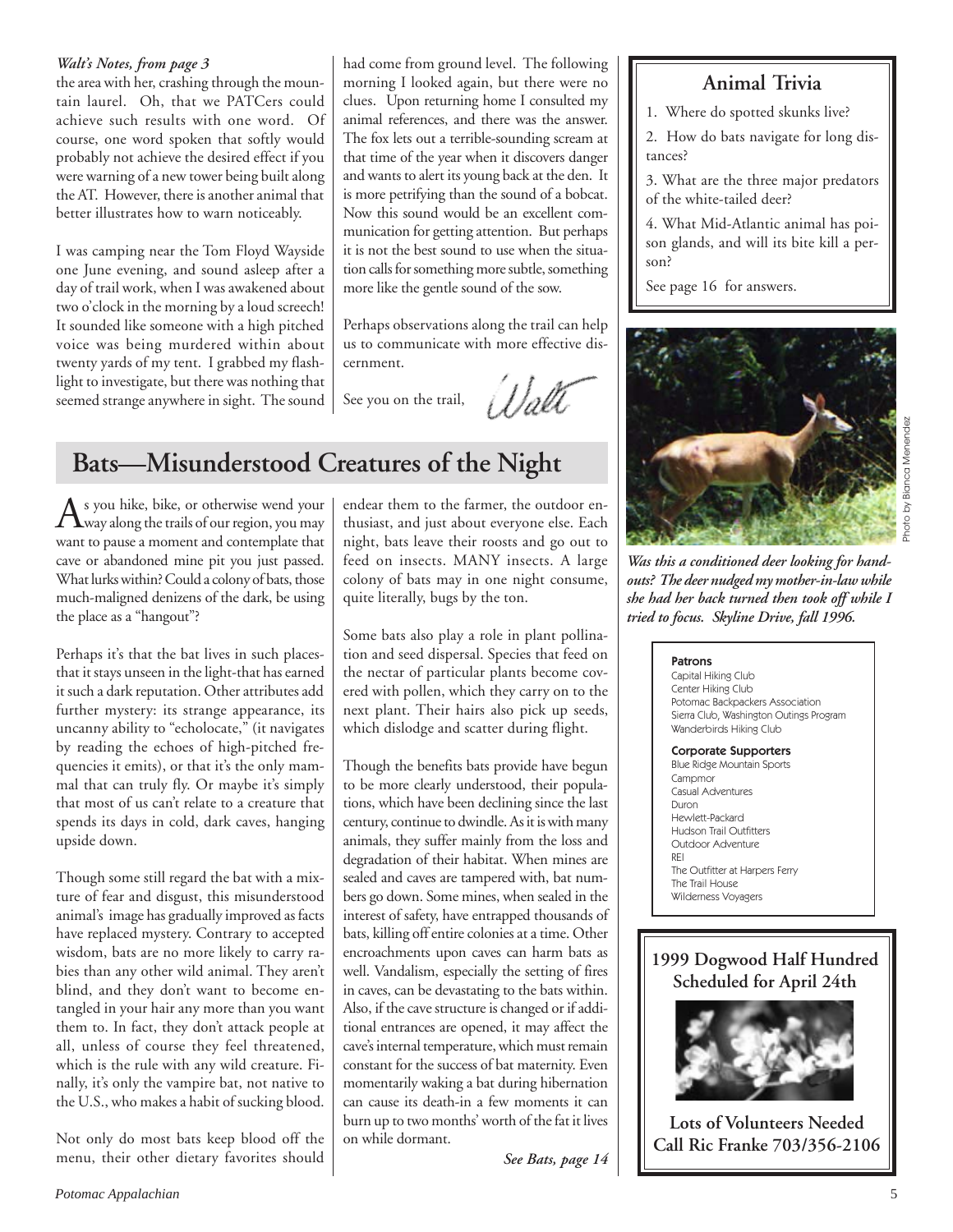# **Winter Stresses On Animals And Plants: Part II**

This month we look at how reptiles, birds,<br>and mammals deal with the winter months.

# **Reptiles**

Reptiles generally seek underground locations below the freeze line and hibernate. Perhaps the best known example of reptilian hibernation is the hibernaculums of dozens to over a hundred overwintering rattlesnakes, using the same sites for presumably hundreds of years. Often copperheads and black rat snakes can be found in the same hibernacula, sharing the warmth of these pit vipers.

Box turtles overwinter by burrowing into the soil under leaf litter when the weather gets cold. The turtle burrows rear end first (to protect itself from predators) and will pause for days or weeks, half submerged, even exiting on warm days, until finally it will disappear below the surface at the advent of the first prolonged cold period.

Many species can survive at body temperatures of 28 to 30 degrees by supercooling, which they achieve by remaining perfectly still. If the animal is touched or moved in any way, it will instantly freeze. Reptiles, like amphibians, also have the ability to accumulate glucose and glycerol and dehydrate cells and organs.

The box turtle, painted turtle, and garter snake are the record holders of reptiles for cold tolerance. The box



turtle can tolerate temperatures as low as -25 degrees for three days and survive the freezing of 58 percent of its body fluids (thus, the shallow nature of its burrows). The painted turtle, our northernmost turtle, found in southern Canada, has survived -24 degrees for 24 hours with 53 percent of its total body water as ice. These extremes could not be survived by our Maryland and Virginia populations, since ours have not needed to adapt to, or be subject to, such limits. Studies have shown such tolerance is lost after the first year.

Garter snakes have survived six hours at -26 degrees with 36 percent body ice content. Garter snakes are easily aroused and can be found out and about every month of the year in Virginia.

### **Birds**

Since birds have wings, migration is a feasible option for dealing with winter's stress. Migration is the avian solution to the problem of a disappearing food supply. Most insectivores, such as thrushes, orioles, tanagers, warblers and flycatchers, leave our temperate forests to warm tropics where insects are plentiful (the extremely small insectivorous kinglets are a notable exception). Other birds, such as grackles, blackbirds and juncos, migrate from higher western elevations to warmer eastern coastal habitats.

My count in the Shenandoah National Park includes 46 year-round resident species, with a total of 80 migratory bird species (64 summer-only residents and 16 winter-only visiting species). A listing of common birds in Washington, DC, identifies 22 permanent residents and 18 migratory visitors (15 summer nesters and three winter visitors).

In fact, only 15 percent of the world's bird species migrate. So why do so many birds tough it out and remain here over the winter? One reason is that migration involves the stress of travel and associated high energy required to be consumed to complete the round trip. And, of course, being here puts the species ahead of the game of finding suitable nesting sites. The only trick is to survive the winter.

Birds have numerous methods of compensating for winter's cold. Blackbirds and tree swallows, both insectivores in the summer, turn to fruit and seed eaters in winter. Robins eat 10 percent fruits in summer and 90 percent in winter. In the case of grackles, the tongue develops a ridge and the gizzard toughens, enabling them to convert from insects to winter fruits and seeds. Some birds increase the length of their intestines to more efficiently remove all the nutrients from the ingested food (wrens grow as much as 22 percent more intestines).

Lowering metabolism by going into a torpor (a short-term form of hibernation) is another method—chickadees can drop their body temperature by 18 degrees. Shivering to produce heat (as much as 5.5 times as much heat as normal) or grouping in "troops" in tree cavities to conserve heat are common practices. Reducing movements, which humans may interpret as "acting tame," also reduces energy requirements. Many birds add 25 to 30 percent more feathers for their winter molt. Grouse develop more feathers on their feet for cold protection.

Finally, different species will flock together. Winter flocks often include chickadees, titmice, downy and hairy woodpeckers, and nuthatches. Such alliances provide for the proverbial safety in numbers, which will allow not only better individual protection but also more time to spend on feeding (less on looking for predators). Larger groups will also provide more scouts for more food supplies.

# **Mammals**

Mammalian adaptations to the stresses of winter generally take on three different strategies: migration, hibernation, or continuing in a greater or lesser level of winter activity by developing mechanisms to minimize the impacts of both the stresses of the cold and lack of food sources.

### *Migration*

Migration and hibernation are costly strategies. In the case of migration, a large amount of energy must be consumed to make the trip south and the returning spring trip back north. And, of course, migration to warmer latitudes is a feasible alternative only to those species capable of long-distance travel. With the exception of marine mammals, our only migratory mammals are three species of bats that inhabit our insectladen deciduous forests.

These bats—the red, hoary and silver-lined travel to southern regions of the Eastern United States and Mexico and then normally will hibernate. However, some of these species will stay in their Northern summer ranges and hibernate there in protective locations. To make the distinction between migrating and hibernating species more ambiguous, all species of bats have some individuals that will migrate, with individuals of many species migrating 100 miles, more or less, before hibernating.

# *Hibernation*

Hibernation, in the truest sense, is only practiced by woodchucks, bats, jumping mice and ground squirrels, none native to our Eastern forests. This strategy is costly because the animal needs to store an adequate amount of energy in the form of brown fat—full of mitochondria, the engines in cells that convert food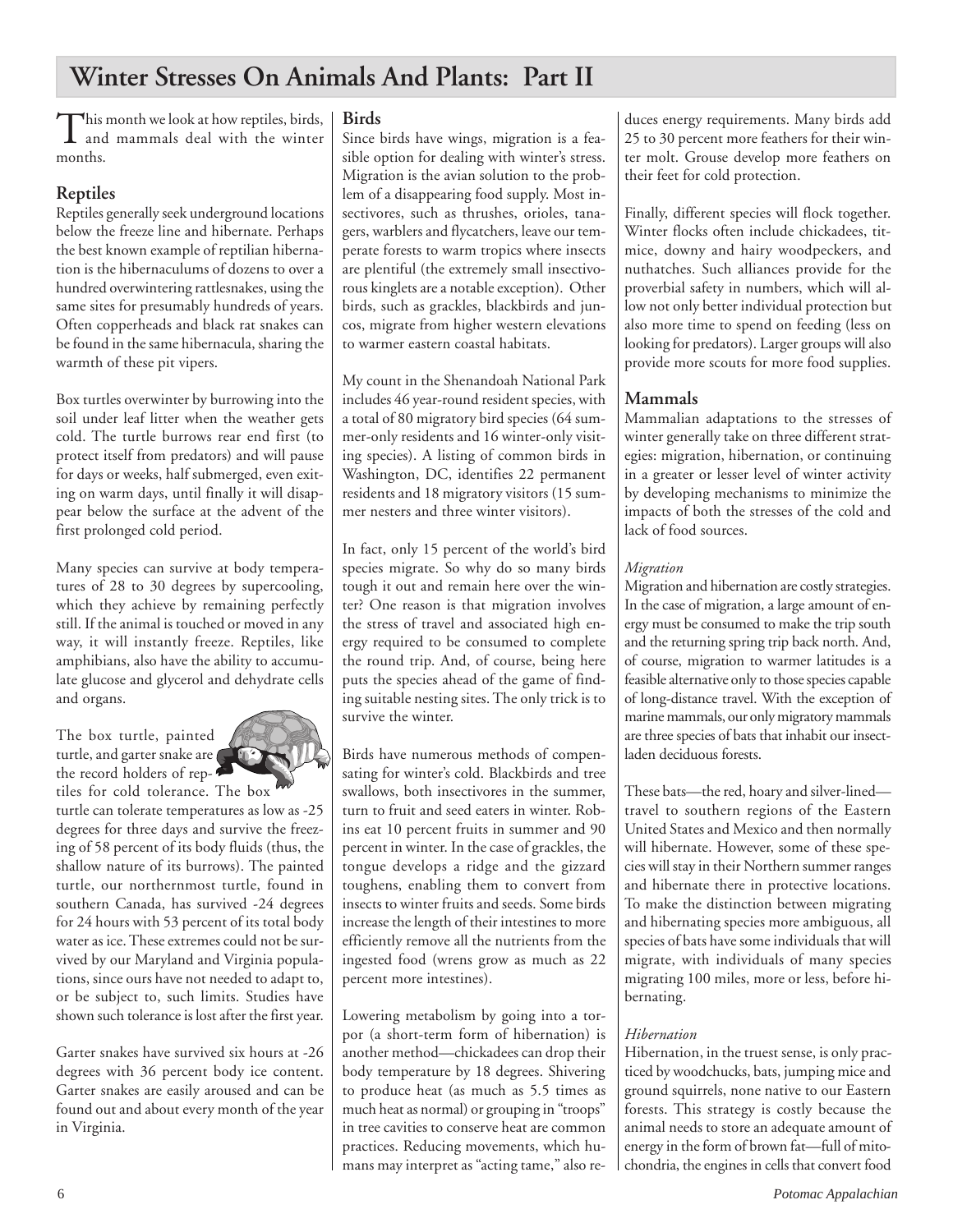into energy and whose only function is to generate heat—that will fuel the body's system over the duration of the winter season. This strategy is only suitable in mid-latitudes, since more Northern habitats preclude animals from safely sleeping through the winter without freezing or running out of stored energy.

Woodchucks are the textbook hibernators, with the oldest—and fattest—entering the burrow first, in late October. In autumn, after increasing its summer weight by 30 percent, mostly in the form of a half-inch layer of brown fat stored over much of the body, especially the back and shoulders, the groundhog will line its hibernaculum with grass and leaves and then plug the entrances to maintain constant temperatures and to keep out curious visitors before curling into a ball. They will awaken about every two weeks throughout the winter to defecate. They will emerge having lost approximately one-half their fall weight.

All bats of the Eastern United States are capable of hibernation in winter, and they will also reduce metabolism and enter torpor during cool days as an energy-saving mechanism. Brown bats store energy as brown fat. As do all true hibernators, bats will occasionally awaken during winter to prevent muscle atrophy and defecate and may even change caves.

Jumping mice are profound hibernators. Meadow jumping mice put on a substantial layer of fat (about 6 grams—increasing in total body weight from 15 to 21 grams) and wake every two weeks to stretch and defecate. Woodland jumping mice put on 7 to 8 grams, from 20 to 28 grams total weight. The woodland jumping mice will spend from October to April or May in deep torpor in underground moss, grass and leaf nests.

Whether other animals, like bears and chipmunks, hibernate or not depends on your source and definition. There is a continuum of sorts between the true hibernation of ground squirrels and wood-



chucks, in which all bodily functions are greatly slowed, and the deep sleep of raccoons, opossums and gray squirrels.

Bears are said not to truly hibernate, because although their bodily processes are slowed, they are not suppressed to the extent found in the deep hibernators. Their metabolism drops by half, and their digestive system tightens into a knot, with the limited waste products reprocessed into the bloodstream in the form of proteins. This adaptation allows the sow to bear its young while still asleep during this period of dormancy. They can exhibit continuous dormancy for up to about seven months without eating, drinking, defecating or urinating. In the Shenandoah National Park, bears enter their dens around Dec. 1, and emerge in mid-April.

Most hibernators wake periodically, but bears do not wake during winter unless disturbed. If they are disturbed, they will rouse readily. The ability of bears to recycle urea and to desist urinating, defecating, eating or drinking during the entire denning period is unique.

Chipmunks do not develop a layer of brown fat as does a true hibernator. Unlike true hibernators, who overwinter on

the brown fat alone, chipmunks must wake occasionally to eat from their caches. They will go through periods of torpor of variable length and frequency during periods of stressful weather. During these periods of torpor, their body temperature drops, and their heart rate and respiration slow for several days.

## *Sticking it Out*

By far, most mammals "stick it out" in winter using various adaptive methods. Development of brown fat is not uncommon. Winter grouping allows for mutual warmth sharing, allowing a further northern range. Raccoons are known to den together in winter communal dens of up to 23 individuals. Female skunks and their young will also den together.

Thicker winter coats, or pelage, provide further cold protection. For example, the winter coat of the mink is highly prized and is much thicker and heavier than its summer coat. White winter coats, such as those of weasels and snowshoe hares, do not contain the pigment melanin and contain more air spaces within the hairs, thus providing greater insulation.

A change in diet also provides necessary energy supplies. For example, red foxes consume primarily insects and fruits in summer and fall and then rodents in the winter. Most carnivores, such as bobcat and mountain lion, assume a larger home range to ensure an adequate food source. Some animals will cache food for the winter. For example, red squirrels cache their food supplies in "middens," while gray and fox squirrels prefer to store their acorns individually.

Practically all mammals lie low to minimize energy loss during extremes of winter cold and food scarcity.

*See Winter Stresses, page 20*

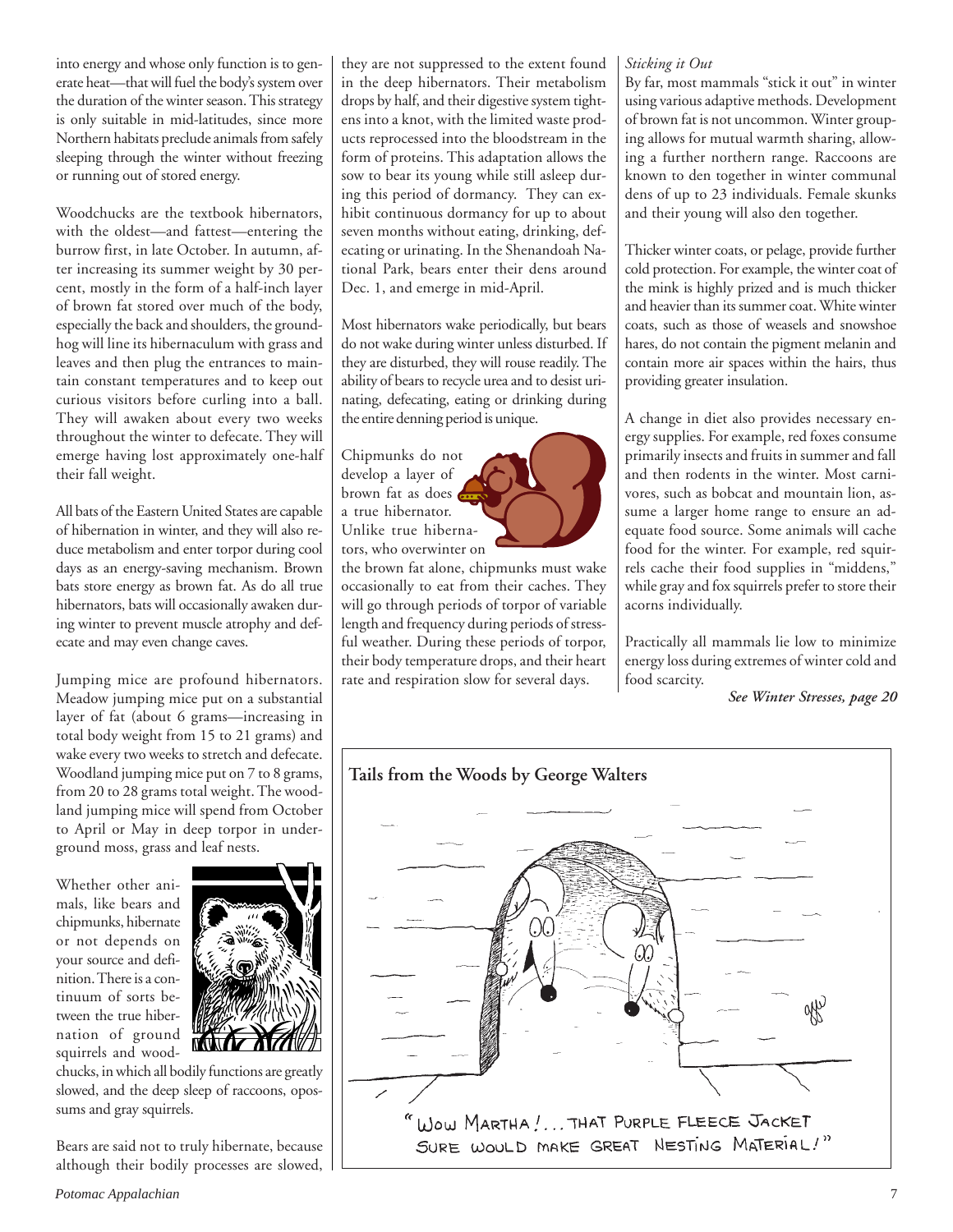#### **Charlottesville Chapter**

The Charlottesville Chapter hikes every Saturday, summer, winter and in between. Hikes are about 8 miles. Trail maintenance is usually done on the last Saturday of the month. Meet at Sprint parking lot, 2307 Hydraulic Road at 9 a.m. with food and water for the day. We hike trails in the Southern, Central and occasionally Northern Districts of Shenandoah National Park, and in George Washington National Forest. INFO: Jere Bidwell 804/295-2143, John Shannon 804/293-2953 or Lois Mansfield 804/973-7184.

#### **North Chapter**

The North Chapter of PATC conducts monthly trail work trips on the Maryland and Pennsylvania sections of the Appalachian Trail (AT) and on the Pennsylvania sections of the Tuscarora Trail. We also lead hikes on these and other trails. Maryland AT work trips are generally held on the first and third Saturdays—contact Rick Canter (southmountaineers@yahoo.com), 301/824-4942 for information. Pennsylvania work trips are generally held on the AT on the first Saturday and on the Tuscarora on the third Saturday—contact Charles Irvin at 301/447-2848. Pennsylvania AT work trips also include an optional Saturday night stay at the Gypsy Springs cabin. Dinner, breakfast, and camaraderie available. For information on upcoming hikes, contact Chris Firme at

# **Chapters**

(bncfirme@innernet.net) 717/765-4833. For general chapter information, contact chapter president Steve Koeppen (patcnorth@iname.com) 410/756- 2916.

#### **Northern Shenandoah Valley Chapter**

The Northern Shenandoah Valley Chapter sponsors hikes in national and state parks and forests in the Shenandoah Valley vicinity, open to the public, on a monthly basis except during the winter. Hikes are posted in the **Forecast.** Other activities are in the NSV Chapter Newsletter. For further information contact to Martha Clark (mclark@visuallink.com) 540/ 665-2101.

#### **Southern Shenandoah Valley Chapter**

See **Forecast** for work trips and hiking events sponsored by the Southern Shenandoah Valley Chapter. Most trips meet in Harrisonburg at the Cloverleaf Shopping Center at 8:00 a.m. Hikers from the DC area should allow about 3 hours to get to our region. INFO: in Harrisonburg, call Suzanne 540/269- 4341; in Staunton or Waynesboro, call Vernon 703/ 886-9218, or Doris 540/885-4526.

#### **West Virginia Chapter**

Chapter meeting at Highacre on the first Wednesday of the month; see **Forecast** for up-coming activities. For further information on chapter activities or to receive the chapter newsletter contact Jane Thompson 301/ 865-5399.

#### **Ski Touring Section**

The Ski Touring Section has served since 1974 to introduce Washington area residents to crosscountry skiing and to provide cross-country skiing opportunities to experienced skiers. The Section sponsors winter weekend ski trips for all levels of skiers to nearby mountains in Maryland, West Virginia and Pennsylvania, as well as periodic social events year round. INFO: Katherine Stentzel 703/781-3249.

#### **PATC Midweek Hikes**

PATC's **Vigorous Group** hikes 8-10 miles at a fast pace; and the **Easy Hikers** hike 5-8 miles on trails with little elevation change. See below for scheduled trips; check the weekly tape (703/ 242-0965) on Thursday or Friday for any changes or additions.

#### **Other Clubs' Hikes**

Capital and Wanderbirds hike on Sundays, traveling by bus and leaving from downtown, with suburban stops as well. Center Club, Northern Virginia Hiking Club and Sierra Clubs hike on both Saturdays and Sundays using carpools, which often leave from a suburban Metro stop. Schedules are available at PATC Headquarters and are published in area newspapers on Fridays.

# KEY to Forecast Activities

**All events are marked for easy identification.** Late changes or cancellations are listed on the weekly information tape (703/242-0965), which is updated on Wednesday evening for the following seven days. The Forecast can also be found on PATC's Web site at http://www.patc.net

#### ` **Hiking Trips**

- **然 Backpacking Trips**
- } **Trail Work Trips**
- **Cabin/Shelter Work Trips**
- ❖ **Special Events**

### **Meetings**

#### **Cross-Country Skiing**

**Note to all hike leaders:** Please ask nonmembers on your hike if they would like to join PATC, then get names and addresses so a club volunteer can send them information packets. Thanks!

# **March**

#### **1 (Monday) DEADLINE - April Potomac Appalachian**

**Headquarters, Vienna, VA** 5:00 p.m. All items for the next issue of the PATC newsletter must be submitted on disk if possible to headquarters, or via e-mail or e-mail attachment to bianca@moon.jic.com. Allow one week for postal service delivery.

#### **2 (Tuesday) MEETING - Trail Patrol**

#### **Headquarters, Vienna, VA**

7:30 p.m. Trail Patrol volunteers are PATC's good will trail ambassadors to the hiking public. They provide a visible, reassuring presence on the trails, educating the public on good hiking practices, minimum impact hiking and camping ethics. Patrol members are trained in land navigation, emergency procedures, radio communications and personal equipment. All patrol volunteers are also expected to become certified in a recognized basic first aid course. Some equipment and uniform items are provided upon completion of training. INFO: MickeyMcDermott 703/ 866-0928 or see PATC's website (http://www.patc.net/ patrol.html).

## **2 (Tuesday)**

#### ` **HIKE - Vigorous Hikers** Vigorous midweek hike. Classic Old Rag Mt. and White Oak Waterfalls 16 mile circuit hike with two long climbs. INFO: Cliff Noyes 703/ 451-5181.

#### **3 (Wednesday) MEETING - West Virginia Chapter Harpers Ferry, WV**

7:00 p.m. at Highacre. Terry Cummings, who continues to be PATC's chairman of Public Affairs and is now Membership Secretary, will talk about the PATC—who we are, what we do and the benefits of membership and volunteering. INFO: Jane Thompson 301/865-5399 before 9:00 p.m.

#### **3 (Wednesday)** ` **HIKE - Easy Hikers**

#### **Lake Accotink, VA**

We will hike from the Wakefield Park recreation center to Lake Accotink, around the lake and return for a total of 5 to 6 miles. Meet near the recreation center at 10 a.m. Bring lunch. INFO: Bill or Helen Bryant 703/379-1888.

#### **3 (Wednesday)**

#### **SLIDESHOW - Climbing Maine's Icy Crown: Winter Ascent of Mt. Katahdin**

#### **REI, Baileys Crossroads, VA**

7:30 p.m. Rising steeply to over 5,000 feet, Mt. Katahdin is a hard hike in the summer. In winter it becomes a technical ascent with ice axe, crampons, and rope. It takes everything you've got to keep warm, and all the skills you've mastered to reach the summit. REI's Chris Lundeen will recount his recent ascent and discuss gear and skills for successful winter backpacking and mountaineering. INFO: REI 703/379-9400.

#### **4 (Thursday)**

#### **SLIDESHOW - Climbing Maine's Icy Crown: Winter Ascent of Mt. Katahdin REI, College Park, MD**

7:30 p.m. See previous event (03/03) for details. INFO: REI 301/982-9681

#### **4 (Thursday)**

#### **MEETING - New Members Headquarters, Vienna, VA**

7:30 p.m. Curious about the Club? Want to learn more? The best way is to attend a New Members Meeting (but you don't have to be new to qualify).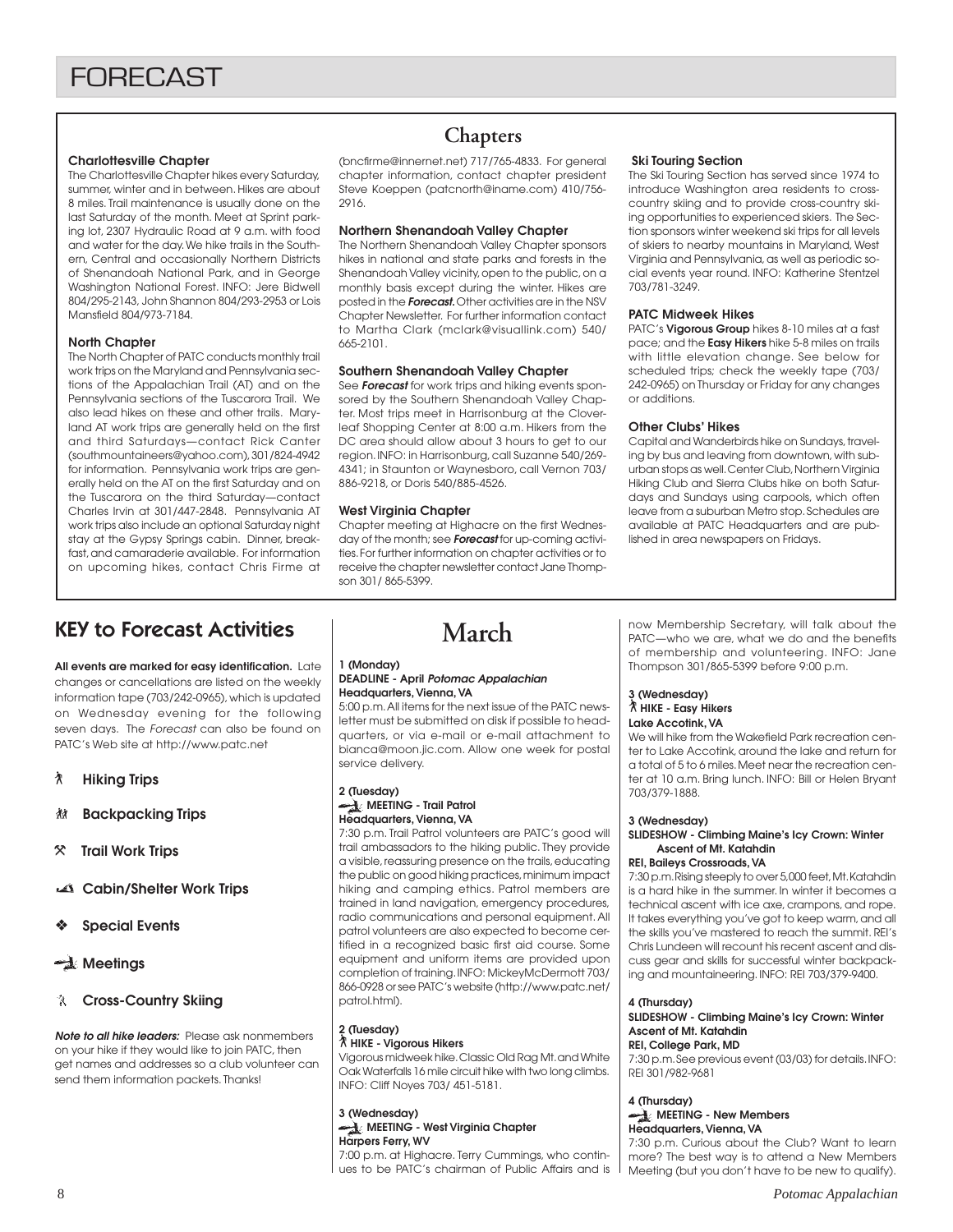

Attend the meeting and find the mysteries of PATC revealed in full. Refreshments will be served. Take Route 66 to Nutley Street, exit at Nutley, North, toward Vienna. Turn right on 123. Turn right on Park Street. PATC HQ is just on your left on Park Street. INFO: Terry Cummings (TCIVP@aol.com) 410/489-4594.

#### **5 - 7 (Friday - Sunday) SKI TRIP - Ski Touring Section Crystal Lake, PA**

X-C ski weekend. Stay at the cozy White Pine Cabin and ski out the door on the camp's well-maintained trails in the snowy Endless Mountains of Northern PA. Cost of \$90 covers lodging, breakfasts, Saturday night dinner and the trail fees. INFO: Dave Holton 202/364-7055.

#### **6 (Saturday)** } **TRAIL WORK TRIP - Cabin John Trail Cabin John Regional Park, MD**

Come join the Maryland Metrolites for work on the Cabin John Trail. Bring lunch and water. We meet at the Cabin John Park tennis court parking lot off Democracy Blvd. at 9:00 a.m. INFO: Liles Creighton 410- 573-0067.

#### **6 (Saturday)** ` **HIKE - Signal Knob Massanutten Mountain, VA**

Signal Knob hike is a moderate 10.6 mile circuit hike with 1600' elevation change in George Washington National Forest. Good views. INFO: Judy Smoot (dew@mnsinc.com) 540/667-2036.

#### **6 - 7 (Saturday - Sunday) SHELTER WORK TRIP - Blackburn Trail Center**

**Round Hill, VA**

THIS PRIVY WORKSHOP, ANNOUNCED IN FEBRUARY PA, HAS BEEN CANCELED. All interested persons should call Charlie Graf 410/757-6053.

#### **6 - 7 (Saturday - Sunday)** } **TRAIL WORK TRIP - North Chapter Appalachian Trail, PA**

Meet at US 30 and PA 233 at the parking lot of Caledonia State Park. Departure 9:00 a.m. sharp. INFO: Charlie Irvin, 301/447-2848.

#### **6 - 7 (Saturday - Sunday) CABIN WORK TRIP - Tulip Tree Cabin Shaver Hollow, VA**

If you have been wondering how our ancestors built those beautiful log houses now is the time to find out. We are building Tulip Tree Cabin using the same tools and methods they would have used. We have all the antique tools and we know how to use them. You can learn how too! Old Man Winter has been very kind to us so far but who knows what March will bring? Regardless of the weather the Tulip Tree Cabin Crew will be hard at work. There are lots of floor joists to be made and put in place and a couple more wall logs. We still need rafters too, so there are a few more trees to cut down. Join this hard working, fun loving crew! INFO: Charlie Graf 410/757-6053.

#### **7 (Sunday)**

#### } **TRAIL WORK TRIP - Pocosin Hollow Trail Central District, Shenandoah National Park, VA**

Join the Timberwolves on the Pocosin Hollow Trail as we clean waterbars, install some new ones and check the trail for blowdowns from this past winter. INFO: Bill Beckett (bbeckett@sprynet.com) 540/374-1706.

#### **8 (Monday)**

**MEETING - Shenandoah Mountain Rescue Group**

#### **Headquarters, Vienna, VA**

7:30 p.m. New members meeting. INFO: Martin Juenge (mjuenge@rpihq.com) 703/255-5034 then press #5.

#### **9 (Tuesday) MEETING - PATC Council Headquarters, Vienna, VA**

7:00 p.m. - sharp. The PATC Council meets the second Tuesday of every month to conduct business of the Club. All members are welcome, but members wishing to address the Council should call two weeks prior to the meeting in order to be included on the meeting agenda. INFO: Wilson Riley (wriley1226@aol.com) 703/242-0693 x11.

#### **9 (Tuesday)** ` **HIKE - Vigorous Hikers**

Vigorous midweek hike. 18 miles circuit south from Rt. 55 on the VA/WV border to Waites Run, then north on Tuscorora Trail along ridge of Great North Mt. INFO: Cliff Noyes 703/451-5181.

#### **10 (Wednesday) MEETING - Mountaineering Section Headquarters, Vienna, VA**

8:00 p.m. Second Wednesday of every month. INFO: Tony Sanders 202/362-3819 or see PATC's website (http://www.patc.net/mtn\_sect/).

#### **10 (Wednesday)** ` **HIKE - Easy Hikers Seneca Creek State Park, MD**

Easy hike in Seneca Creek State Park. Meet at 10:30 a.m. in parking lot of boathouse. Directions: From I-270, take Exit 10 (northwest) on Rte 117 (Clopper Rd). Go about two miles to park entrance on left. Pass through park attendant's booth, turn right and follow signs to boathouse. Hike is a four-mile circuit on a wooded, mountainbike trail around beautiful Clopper Lake shore. Trail is mostly flat, with some uneven terrain. Hike will not proceed if inclement weather is forecast. Bring lunch if desired. Please call if you plan to attend. INFO: Dawn Carlisle 301/924-4765.

#### **11 (Thursday)** ` **HIKE - In-between Hikers Great Falls, VA**

A scenic 9 mi. hike at a moderate/fast pace. Meet at Great Falls Visitor Center at 10:00 a.m. \$4 vehicle fee. Hank Comeau (hankcomeau@aol.com) 703/ 451-7965.

#### **13 (Saturday)** ` **HIKE - North Chapter Link Trail, PA**

Come join us while we take a break from the Tuscarora/Appalachian Trail Series hikes and hike the 1000 Steps — the pride of the Link Trail. This will be a difficult 8.2 mile round-trip hike with the highest point at an elevation of 2321 ft. on Jacks Mountain — an elevation change of 1723 ft. Wow! The climb to the top will give us some fantastic views of the Juniata River and its valley below. We will get to see what it was like to hike these steps like our ancestors did in their early years while quarrying the mountain. For those who purchased steps to help preserve this part of the Link Trail, let's go and check them out! There are still more steps available for purchase so if you don't own one, come out with us and find one that you like. INFO: Chris Firme 717/765-4833 after 6:00 p.m.

### **13 (Saturday)**

#### } **TRAIL WORK TRIP - Massanutten Crew Massanutten Mountain, VA**

Call 5 days ahead. INFO: Wil Kohlbrenner 540/477-2971.

#### **13 (Saturday)** ` **HIKE - DC Metro**

#### **Rock Creek Park, Washington, DC**

Kick off the 1999 Rock Creek Park work trip season with a pleasure hike in the park. Leave the work gloves at home. We plan to amble 4 to 6 miles, depending on our mood, along the Valley and Western Ridge Trails. This is an easy to moderate hike, but boots should be worn despite the urban setting. Bring your lunch and water and meet at 9:45 a.m. at Pierce Mill, off Beach Drive in the park. INFO: Mark Anderson 202/ 462-7718.

#### **13 (Saturday)** ` **HIKE - Massanutten Mountain Massanutten Mountain, VA**

A moderately paced, 10-12 mile hike suitable for active hikers in good health. Come on out and look for signs of spring. Details to be determined by March 1. RSVP/INFO: Janet Dombrowski 703/243-4232 (before 10 p.m.).

#### **13 (Saturday)**

#### **CLASS - Corridor Monitoring and Boundary Maintenance**

#### **Location - TBA**

Skills covered in this corridor monitoring and boundary maintenance workshop include map and compass navigation, understanding survey maps and boundary line specifications, and effective corridor monitoring techniques for protecting the Appalachian Trail system. Bring your compass and sturdy boots. Sponsor: Mountain Club of Maryland. Instructor: Cara Gentry, ATC. INFO: Jesse Dobbs 410/442-5144.

#### **13 (Saturday)**

#### } **TRAIL WORK TRIP - South Mountaineers Appalachian Trail, MD**

This is the "kickoff" event for our 7th season. We will perform erosion control, getting our hands dirty, somewhere along the AT in Maryland near Myersville. Bring a lunch, water, gloves, and boots. Tools provided. INFO: Mark (mdtrail@yahoo.com) 301/461-7048.

#### **13 (Saturday)**

#### **CLASS - Using the GPS (Global Positioning System) REI, College Park, MD**

10:30 a.m. - 2:00 p.m. Increase your land navigation skills by learning to use the Global Positioning System. The class will cover the technology of the system, capabilities of the receiver, and operation of a typical receiver. Participants are urged to bring a compass, water and snacks, and dress for the outdoors. All other materials will be provided. The class fee is \$35. Registration and INFO: REI Customer Service 301/ 982-9681.

#### **13 - 14 (Saturday - Sunday) CABIN WORK TRIP - Blackburn Trail Center Round Hill, VA**

Blackburn continues to grow and change before our eyes. Will you lend a hand to make this the most memorable Trail Center along the Appalachian Trail? Already we have built a new kitchen and bunk room, replaced the old roof, added huge sun-loving windows, and replaced the old porch roof. Still needed are stone work, porch extension and re-screening, the installation of crimped-metal roofing and much, much more. No special skills are needed; we offer on-thejob training. Just bring a lunch, work clothes and work gloves, your sleeping bag (if staying the night) and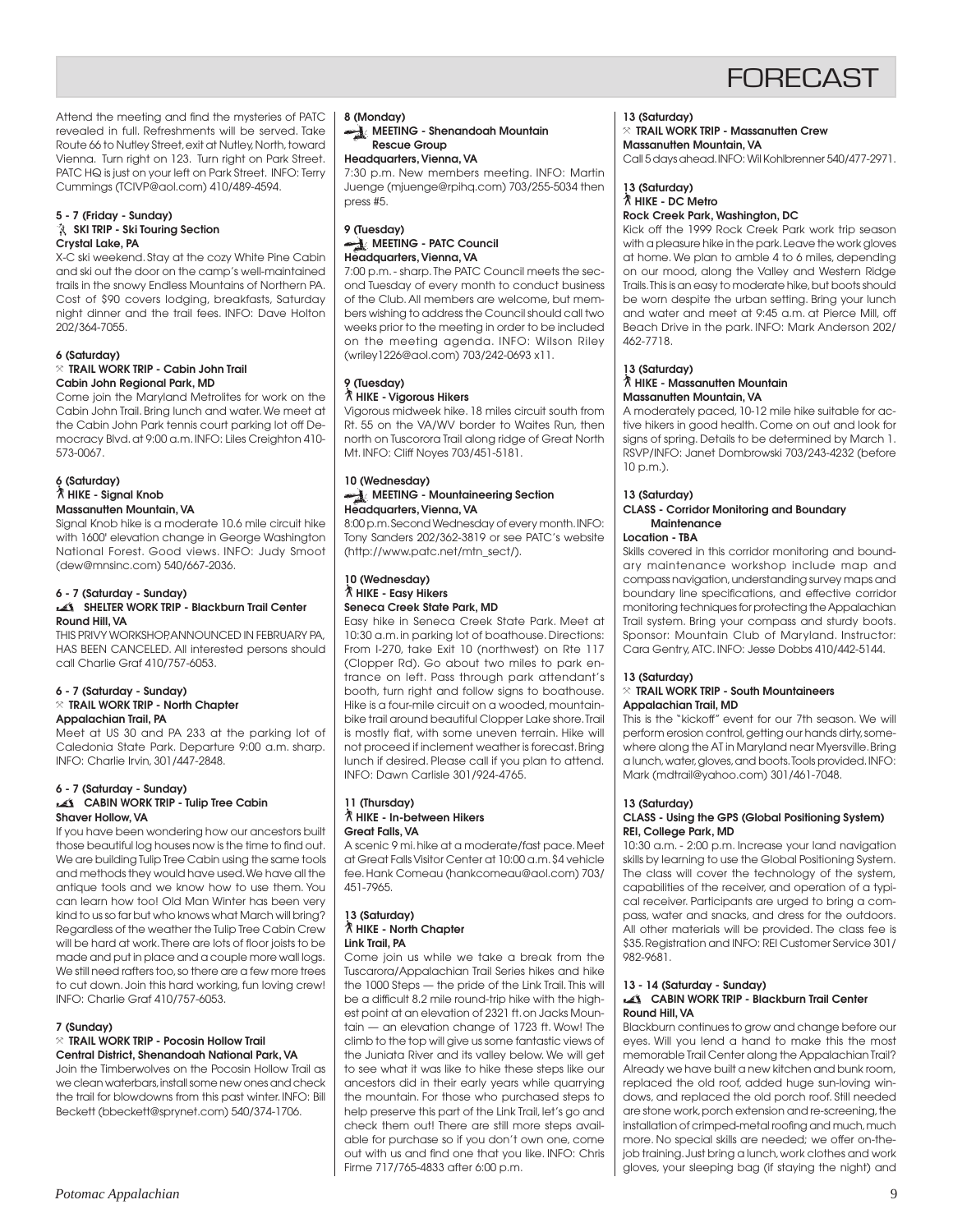# **FORFCAST**

lots of enthusiasm. We provide the Saturday dinner and Sunday breakfast — the meal cost is shared, and is usually between \$7 and \$10 per person. Please be sure to call by Wednesday prior to the trip so we can tell the cook to buy your portion too. Reservations/INFO: Chris Brunton 703/560-8070 or Bruce Clendaniel 410/820-7550.

#### **13 - 14 (Saturday - Sunday)** } **TRAIL WORK TRIP - Cadillac Crew Shockeysville, VA**

Shockeys Knob. Last time we prepared the trail tools and checked the trail. This time we're going to work! We're still making our way across the rock patch on the side of Shockeys Knob. Come on out and help! As a bonus, come see Fran Keenan lift car-sized rocks with one hand and place them gently by the side of the trail. Overnight at a local cabin. Bring a lunch and water for Saturday noon. Community dinner on Saturday night. Please call by March 5 to let us know if you're participating! INFO: Fran Keenan (frannanc@erols.com) 703/938-3973 or Jon Rindt (jkrindt@erols.com) 703/573-2261.

#### **13 - 14 (Saturday - Sunday) CLASS - Wilderness First Aid Alexandria, VA**

This sixteen-hour class includes classroom study, hands-on practice, and results in a two-year certification. The cost is \$125. Registration is limited to 25 people. See course description and print registration from http://wfa.net/. INFO: Christopher Tate 703/ 836-8905.

#### **15 (Monday)**

### **MEETING - Conservation Committee Headquarters, Vienna, VA**

7:00 p.m. INFO: Mary Margaret Sloan 703/807-0746.

#### **16 (Tuesday) MEETING - The Futures Group**

# **Headquarters, Vienna, VA**

7:00 p.m. (third Tuesday of each month). Meets to research, develop, and recommend to membership changes to PATC organization, constitution, and bylaws in order to meet challenges of the next century. PATC members welcomed. INFO: Walt Smith (wsmith@visuallink.com) 703/242-0693.

### **16 (Tuesday)**

#### ` **HIKE - Vigorous Hikers**

Vigorous midweek hike. 22 miles up the AT from Rt. 55 to Dickey Ridge and then mostly down to Front Royal. Opportunities for bailout on last half as we parallel Skyline Drive. INFO: Cliff Noyes 703/451-5181.

#### **17 (Wednesday)** ` **HIKE-Easy Hikers Theodore Roosevelt Island**

We will hike about 5 miles on the Mount Vernon Trail and Roosevelt Island including the new boardwalk. Meet at 10 a.m. in parking lot for Roosevelt Island. Non-drivers may take a short walk from Rosslyn Metro Station via pedestrian bridge over George Washington Parkway. INFO: Henry Shryock 202/479-4130 or Pauline Le Marie 202/484-2966.

#### **18 (Thursday)**

#### **MEETING - Section Leaders with Club President**

#### **Headquarters, Vienna, VA**

7:00 p.m. Section Leaders and Club President meeting to provide input for the Futures Group. INFO: Walt Smith (wsmith@visuallink.com) 703/242-0693.

### **18 (Thursday)**

#### ` **HIKE - Northern Shenandoah Valley Chapter Kennedy Peak, Massanutten Mt., VA**

The view from Kennedy Peak is perhaps one of the best views in the whole area. Join the Midweek Stompers of NSVC on a ten-mile circuit hike up a new trail to Kennedy Peak on Massanutten Mountain. This very late winter hike should provide great views and clear weather before the Spring foliage appears. Leader/INFO: Lee Sheaffer (thumpers@visuallink.com) 540/662-1524.

#### **20 (Saturday)** ` **HIKE - Tuscarora Trail Series #11 Siler, VA**

A moderately paced 18 mile hike northwest of Winchester, VA over Shockeys Knob and Dresel Wayside Sections between Hampshire Grade Road and Gainesboro, VA. Elevation gain is 600 feet. A car shuttle is required. PATC map L. Meet at Vienna Metro, Nutley Street North at 7:30 a.m. INFO: Jack 703/339- 6716 or William 703/256-6735.

#### **20 (Saturday)** ` **HIKE - Natural History Hike North District, Shenandoah National Park, VA**

Join Bob Pickett and Steve Bair, Resource Management Specialist with the SNP, on an 8.2 mile loop along Little Devil's Stairs and Piney Branch Trail. This is a moderately difficult trail, ascending 1500 feet, and involves several small stream crossings and walking over wet/ icey rocks. Cultural resources, woody plants, mammals, and geology will be discussed. Steve Bair's newly approved SNP backcountry camping regulations will also be discussed. INFO: Bob Pickett 301/681-1511.

#### **20 (Saturday) CLASS - Corridor Monitoring and Boundary Maintenance Bears Den Hostel**

#### **Bluemont, VA**

Skills covered in this corridor monitoring and boundary maintenance workshop include map and compass navigation, understanding survey maps and boundary line specifications, and effective corridor monitoring techniques for protecting the Appalachian Trail system. Bring your compass and sturdy boots. Sponsor: PATC. Instructor: Cara Gentry, ATC. INFO: Tom Lupp 301/663-6644.

#### **20 - 21 (Saturday - Sunday)** } **Irish TRAIL WORK TRIP - North District Hoodlums North District, Shenandoah National Park, VA**

Come and help work on the Appalachian Trail in the North District of SNP on this first day of spring. It is rumored that leprechauns have scattered branches on the trails while hiding their pots of gold. We may try to catch one. Failing that, the crew will work on winter damaged trails or may even begin a short relocation. No experience necessary. Tools provided. Bring work gloves, lunch, and a smile. This month's theme meal will be Irish—all may contribute. Feast on Dublin corned beef and cabbage and 9-grain Guiness bread to the accompaniment of Celtic music. Overnight stay provided at either Range View cabin or Indian Run hut. Come for the day, stay the evening meal, or spend the entire weekend. The crew meets at 10 a.m. in the park. INFO: George Walters 410/426-2724.

#### **20 - 21 (Saturday - Sunday) CABIN WORK TRIP - Tulip Tree Cabin Shaver Hollow, VA**

Have you ever been walking in the woods in early spring and seen daffodils blooming in the middle of the wilderness? If so you have discovered the abandoned home site of some long forgotten former resident. If we are lucky the daffodils will be blooming around the Lamberts bear wallow, just below Tulip Tree Cabin. We don t know who lived there or exactly where the cabin was, but someone lived there in the past. Maybe their cabin was on the same spot as Tulip Tree Cabin. Maybe their spirits will occupy Tulip Tree Cabin when it is done. Come join us in completing this beautiful new cabin residence for the spirits of Shaver Hollow! INFO: Charlie Graf 410/757-6053.

#### **21 (Sunday)** } **TRAIL WORK TRIP - South Mountaineers Appalachian Trail, MD**

A rare, Sunday event for South Mountaineer heathens. Tread work is likely, expect to hike up to 4 miles. We will get our hands dirty, of course. Bring lunch, water, gloves and boots. Tools provided. INFO: Mark (mdtrail@yahoo.com) 301/461-7048.

#### **21 (Sunday) MEETING - Family Events Chevy Chase, MD**

1:00 p.m. Meeting for family events. This is for folks interested in planning spring and summer family events. Directions and INFO: Bob Mathis (robert\_mathis@fc.mcps.k12.md.us) or Tali Stopak 301/589-7539.

#### **24 (Wednesday) SLIDESHOW - Wildflowers of Virginia REI, Baileys Crossroads VA**

 7:30 p.m. Each spring, the mountains, meadows, woodlands and streambanks of the Mid-Atlantic erupt in wildflowers. Some truly beautiful plants can be found in our local parks and forests, if we just know where to look. David Lambert has been following the spring blooming season with his camera for years. David will discuss wildflower identification, habitat, and blooming seasons and provide tips on wildflower photography. INFO: REI 703/379-9400.

#### **24 (Wednesday)** ` **HIKE - Easy Hikers**

#### **Prince William Forest Park, VA**

Come join us at 10 a.m. for a short hike in Prince William Forest Park, Virginia. Bring lunch (or go without, for I'm not going to give you any of mine). Go south on I-95 to exit 150-B; follow 619 west (1/4 mile) to park entrance on right. Once in park, take second road on left to first parking lot. INFO: David Whitmire 703/ 494-2682.

### **25 (Thursday)**

#### ` **HIKE - In-between Hikers Fountainhead Regional Park, 10875 Hampton Rd., Fairfax, VA**

A moderate/fast paced 9 hilly miles. Meet at first parking lot on right off entrance road at 10:00 a.m. INFO: Hank Comeau (hankcomeau@aol.com) 703/ 451-7965.

#### **25 (Thursday)**

#### **SLIDES/LECTURE - Mid-Atlantic Off-Trail: The Fine Art of Bushwhacking**

**REI, College Park, MD**

7:30 .m. Some of the most beautiful spots in the mountains of Virginia and West Virginia can be reached only by venturing off the trail. Experience and solid navigation skills are essential, but the rewards of beauty and solitude are immense. REI's Mark Nelson and local photographer Ed Neville team up to take you on an evening's ramble to some fine off-trail destinations with a discussion on planning, preparation and suggestions for safe, enjoyable, responsible offtrail travel. INFO: REI 301/9829681.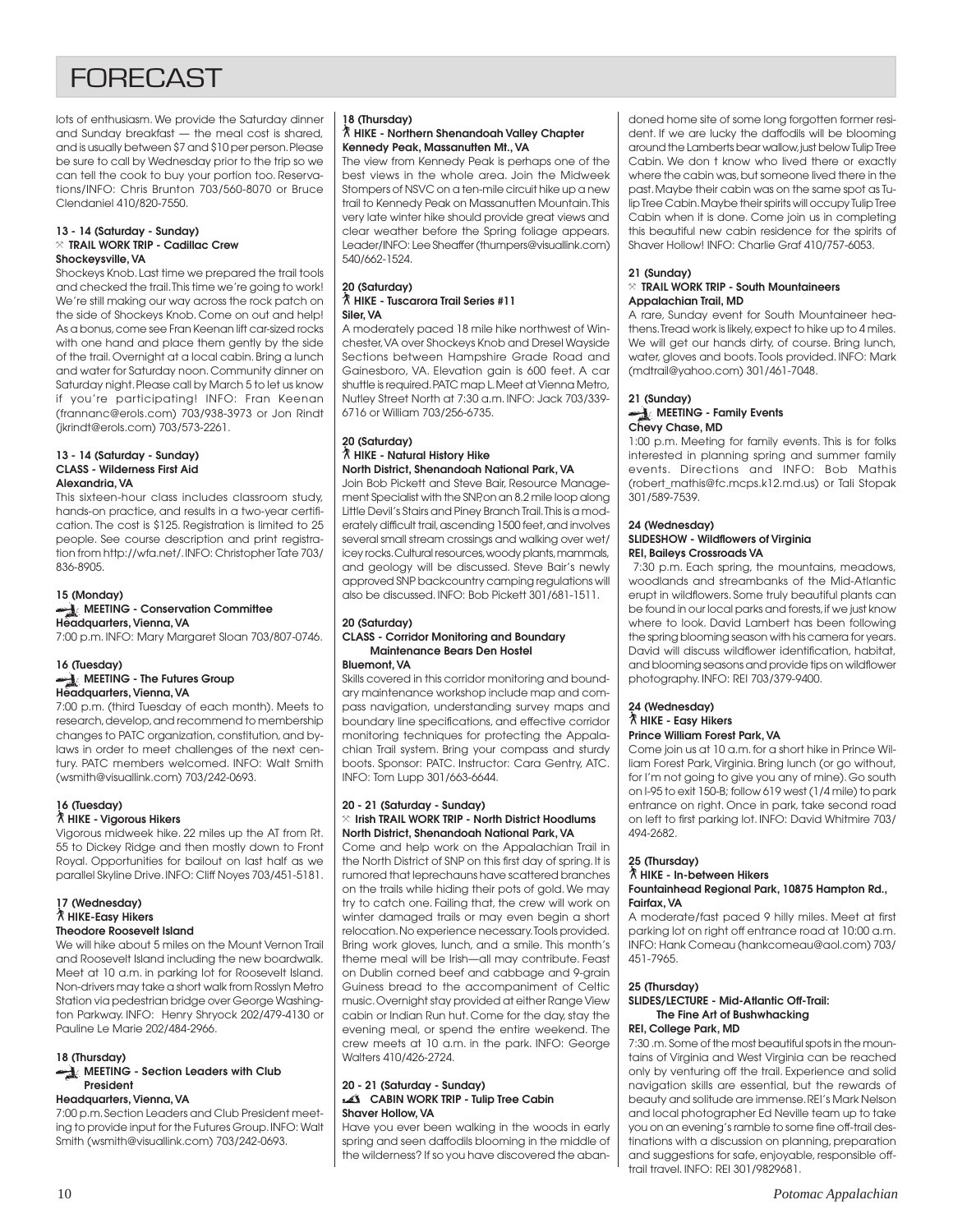

#### **27 (Saturday)** } **TRAIL WORK TRIP - North Chapter Tuscarora Trail, PA**

For meeting place and other details, call Charlie Irvin 301/447-2848.

#### **27 (Saturday)**

#### ` **HIKE - Northern Shenandoah Valley Chapter North District, Shenandoah National Park, VA**

Fork Mountain Circuit, SNP. Join the NSVC for an early spring walk along one of the most picturesque streams in the Shenandoah area. We will hike up the lovely Piney Branch Trail and around the base of Fork Mountain in the Shenandoah National Park. Early spring flowers and wildlife will be visible and if time permits we will take a short side hike to the wonderful waterfall on Piney Branch. Leaders/INFO: Al & Toni Mitchell 540/459-4366.

#### **27 (Saturday)**

} **TRAIL WORK TRIP - DC Metro Rock Creek Park, Washington, DC**

8:15-11:30 a.m. A first ever (at least in recent history) March work trip in Rock Creek Park. We will pick back up on a trail relocation project on the Theodore Roosevelt Side Trail. Meet at Rock Creek Nature Center. (Please note that this is the first work trip of the year. Earlier plans to start the work trips on March 13 were altered. Come to the no-work-involved day hike scheduled on that date instead.) INFO: Mark Anderson 202/462-7718 or Ranger Ken Ferebee 202/ 426-6834 x31.

#### **27 - 28 (Saturday - Sunday) CABIN WORK TRIP - Blackburn Trail Center Round Hill, VA**

Blackburn continues to grow and change before our eyes. Will you lend a hand to make this the most memorable Trail Center along the Appalachian Trail? Already we have built a new kitchen and bunk room, replaced the old roof, added huge sun-loving windows, and replaced the old porch roof. Still needed are stone work, porch extension and rescreening, the installation of crimped-metal roofing and much, much more. No special skills are needed; we offer on-the-job training. Just bring a lunch, work clothes and work gloves, your sleeping bag (if staying the night) and lots of enthusiasm. We provide the Saturday dinner and Sunday breakfast — the meal cost is shared, and is usually between \$7 and \$10 per person. Please be sure to call by Wednesday prior to the trip so we can tell the cook to buy your portion too. Reservations/INFO: Chris Brunton 703/560-8070 or Bruce Clendaniel 410/820-7550.

#### **27 - 28 (Saturday - Sunday)** } **TRAIL WORK TRIP - Cadillac Crew Big Blue/Sleepy Creek, WV**

Come help us complete the trail over Beacon at Big Blue/Sleepy Creek. Overnight at a local campground. Bring a lunch and water for Saturday noon. Community dinner on Saturday night. Please call by March 20 to let us know if you're participating! INFO: Fran Keenan (frannanc@erols.com) 703/938-3973 or Jon Rindt (jkrindt@erols.com) 703/573-2261.

#### **27 - 28 (Saturday - Sunday)** } **TRAIL WORK TRIP - Blue & White Crew Central District, Shenandoah National Park, VA**

We'll be opening our 1999 season with a major rehab project on the AT. Join us for a day or for the weekend (we'll be overnighting at a PATC cabin near the work site). Meals are potluck (Saturday dinner and Sunday breakfast). INFO: Kerry Snow (kerrysno@sprynet.com) 301/570-0596 or Charles Hillon (hillon@mnsinc.com).

#### **28 (Sunday) CLASS - Land Navigation Class Sperryville, VA**

The first day of a three-day event featuring classroom study in the use of topographical maps and compass, with practical hands-on outdoor exercises using basic tools of land navigation. See course description and print registration from http:// webmentor.com/mwrop/welcome.html. INFO: Mike Gingerich 703/590-3188.

#### **30 (Tuesday) MEETING - Shenandoah Mountain Rescue Group**

**Headquarters, Vienna, VA**

7:30 p.m. Meet in conference room. INFO: Martin Juenge (mjuenge@rpihq.com) 703/255-5034 then press #5.

#### **31 (Wednesday)** ` **HIKE - Passover/Spring Break Family Hike Central District, Shenandoah National Park, VA**

Stony Man Mountain, Central Shenandoah. 5 miles. Pack your child. Suggested age is 6 months to 4 yrs. Pack lunch — eat at lookout. 2 miles per hour pace. Limit 12 participants. INFO: John Butler (John-Butler@msn.com) 301/263-0141.

#### **31 (Wednesday)** ` **HIKE - Easy Hikers Silver Spring, MD**

About 4 miles around Wheaton Regional Park and Brookside Gardens, ending with a tour of conservatory. Meet at 10 a.m. in the Nature Center parking lot on Glenallen Ave. Glenallen is off Randolph Road near the intersection with Georgia Ave. Paved paths and gravel paths. Bring lunch and water. INFO: Carol Niedzialek 301/439-1654.

# **April**

#### **1 (Thursday) DEADLINE - May Potomac Appalachian Headquarters, Vienna, VA**

5:00 p.m. All items for the next issue of the PATC newsletter must be submitted on disk if possible to headquarters, or via e-mail or e-mail attachment to bianca@moon.jic.com. Allow one week for postal service delivery.

#### **3 (Saturday)** ` **HIKE - Northern Shenandoah Valley Chapter Shenandoah National Park, VA**

Spring History Hike, or A Little Bit of Everything Bushwhack. Follow Jack Reeder as he leads us around several old historical sites in and around Pass Mountain Overlook in the Shenandoah National Park. Visit Frog Heaven Swimming Pool, Toy Farm, and other sites. From there, we will go to see a nicely preserved cemetery. Then over and around Pass Mountain to an old, but clearly visible farm near Beahms Gap, and a possible mine on the way. Return on the AT over Pass Mountain, to an old farm site with a Civil War story, and possibly a very small private cemetery in a nearby thicket. Bring lunch and water, wear good boots, carry raingear, and a compass. Hiking time: about five hours, unless our leader gets lost. Then it will take longer, but will be more fun! This hike is a hard five miles, but all takes place within a few hundred yards of Skyline Drive. INFO: Martha Clark (mclark@visuallink.com) 540/665-2101.

# **3 - 4 (Saturday - Sunday)**

#### **CABIN WORK TRIP - Tulip Tree Cabin Shaver Hollow, VA**

Spring is the most beautiful time of the year and the weather is perfect for the kind of strenuous work required for cabin building with primitive antique tools. Come out and enjoy the warm spring sunshine while you learn to create things of beauty with your hands. You have more skill than you knew. You will be amazed what you can do with a simple hand tool. INFO: Charlie Graf 410/757-6053.

#### **6 (Tuesday) MEETING - Trail Patrol Headquarters, Vienna, VA**

7:30 p.m. Trail Patrol volunteers are PATC's good will trail ambassadors to the hiking public. They provide a visible, reassuring presence on the trails, educating the public on good hiking practices, minimum impact hiking and camping ethics. Patrol members are trained in land navigation, emergency procedures, radio communications and personal equipment. All patrol volunteers are also expected to become certified in a recognized basic first aid course. Some equipment and uniform items are provided upon completion of training. INFO: Mickey McDermott 703/866-0928 or see PATC's website (http://www.patc.net/patrol.html).

#### **6 (Tuesday)** ` **HIKE - Vigorous Hikers**

POSSIBLE hike in North District of Shenandoah National Park along Jeremys Run — Knob Mt.- - Neighbor Mt.for 17 miles. Call day before to see if leader has out-oftown house guests. INFO: Cliff Noyes 703/451-5181.

#### **7 (Wednesday) MEETING - New Members Headquarters, Vienna, VA**

7:30 p.m. Curious about the Club? Want to learn more? The best way is to attend a New Members Meeting (but you don't have to be new to qualify). Attend the first meeting of the year and find the mysteries of PATC revealed in full. Refreshments will be served. Take Route 66 to Nutley Street, exit at Nutley, North, toward Vienna. Turn right on 123. Turn right on Park Street. PATC HQ is just on your left on Park Street. INFO: Terry Cummings (TCIVP@aol.com) 410/489- 4594.

#### **7 (Wednesday)** ` **HIKE - Wildlife Biology Shenandoah National Park, VA**

Ima Ibbing, a noted wildlife biologist from the Smithsonian Institute will lead a hike to a secret location in the Shenandoah National Park where there is an active bear's den. The bruins should be just about awake from their long slow period during the winter. The hike is short, but it is all bushwhack through rough terrain; sturdy boots and clothing required. Note: no children or pets allowed; hike is limited to fifteen quiet souls. Leader/INFO: Ima Ibbing (ima.f.ibbing@ imaginenet.com) E-mail only (no phone service).

#### **7 (Wednesday) MEETING - West Virginia Chapter Highacre, Harpers Ferry, WV**

7 p.m. Dr. Melody Roelke-Parker will discuss her work as a veterinarian studying lions on the Serengeti Plain of Africa. She discovered that a deadly epidemic was due to an outbreak of canine distemper virus. INFO: Jane Thompson 301/865-5399 before 9 p.m.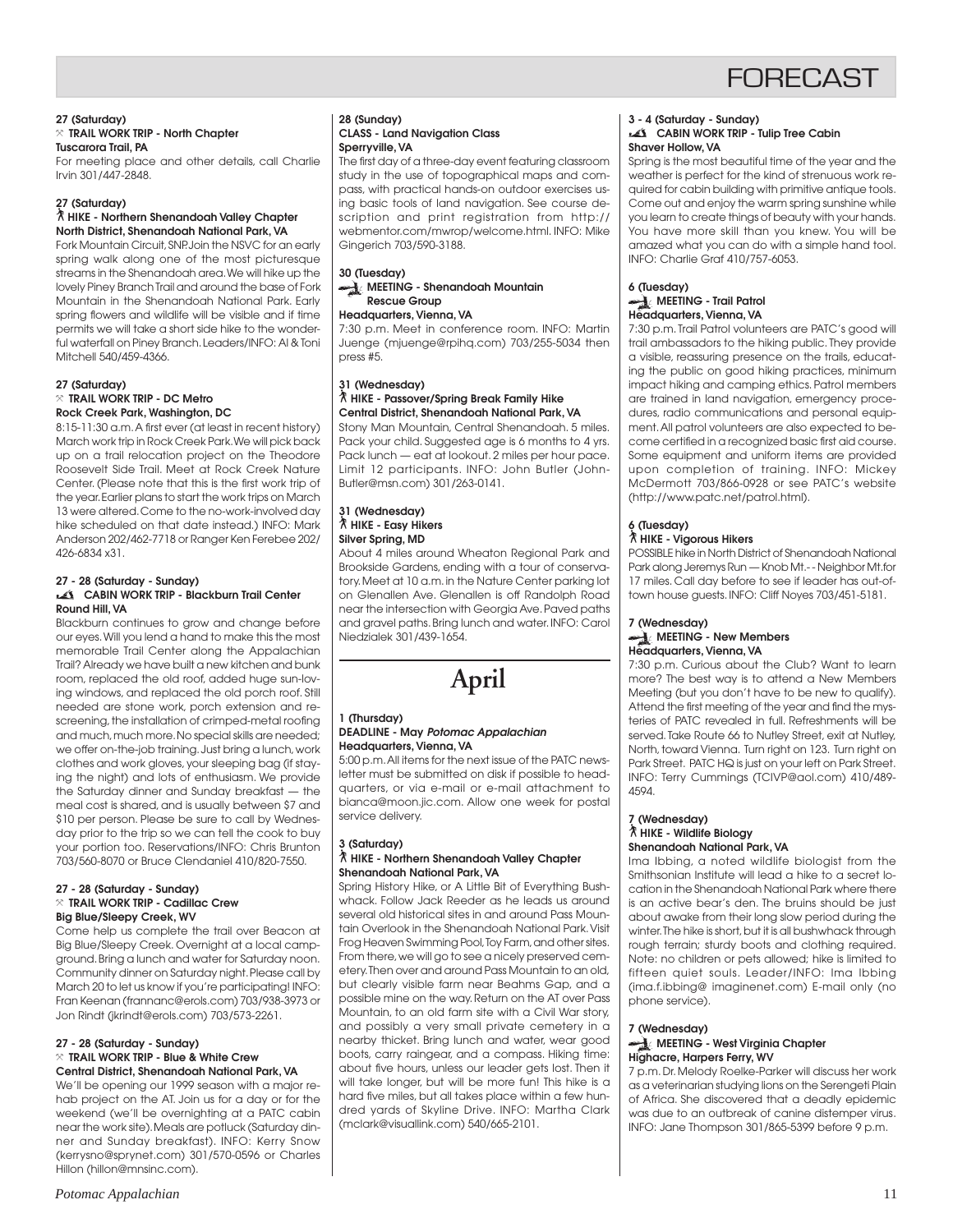# **FORFCAST**

#### **10 (Saturday)**

# } **TRAIL WORK TRIP - DC Metro**

**Rock Creek Park, Washington, DC** 8:15-11:30 a.m. The Theodore Roosevelt Side Trial

relocation will continue. Come see how much progress we've made and help catapult us forward. Meet at Rock Creek Nature Center. INFO: Mark Anderson 202/462-7718 or Ranger Ken Ferebee 202/426-6834 x31.

#### **10 -11 (Saturday - Sunday) CABIN WORK TRIP - Blackburn Trail Center Round Hill, VA**

Blackburn continues to grow and change before our eyes. Will you lend a hand to make this the most memorable Trail Center along the Appalachian Trail? Already we have built a new kitchen and bunk room, replaced the old roof, added huge sun-loving windows, and replaced the old porch roof. Still needed are stone work, porch extension and rescreening, the installation of crimped-metal roofing and much, much more. No special skills are needed; we offer on-the-job training. Just bring a lunch, work clothes and work gloves, your sleeping bag (if staying the night) and lots of enthusiasm. We provide the Saturday dinner and Sunday breakfast — the meal cost is shared, and is usually between \$7 and \$10 per person. Please be sure to call by Wednesday prior to the trip so we can tell the cook to buy your portion too. Reservations/INFO: Chris Brunton 703/560-8070 or Bruce Clendaniel 410/ 820-7550.

#### **10 - 11 (Saturday - Sunday)** ` **HIKE - North Chapter Tuscarora Trail, PA**

Tuscarora Trail series # II-10. Va. Rte. 340 to Va. Rte. 601. First 1999 overniter. First day: Matthews Arm Section. Rte 340 to Range View Cabin or Matthews Arm Campground. 10.8 difficult miles with an elevation change of 2800 ft. Second day: Gravel Spring Section. Range View Cabin or Matthews Arm Campground to Rte. 601 (PATC parking area). 15.3 moderate miles with an elevation change of 768 ft. Must bring tent, sleeping bag, food and dress according to the weather. INFO: Chris Firme 717/765- 4833 after 6:00 p.m.

#### **10 - 11 (Saturday - Sunday)** } **TRAIL WORK TRIP - North Chapter Appalachian Trail, PA**

Spring cleanup. Come out and help us get the AT ready for the coming throngs of fair weather hikers. Meet at US 30 and PA 233 at the parking lot of Caledonia State Park. Departure 9:00 a.m. sharp. INFO: Charlie Irvin 301/447-2848.

#### **10 - 11 (Saturday - Sunday)** } **TRAIL WORK TRIP - Cadillac Crew Shockeysville, VA**

We're climbing Shockeys Knob and relocating the Tuscarora Trail, so come on out and help! Overnight at a local cabin. Bring a lunch and water for Saturday noon. Community dinner on Saturday night. Please call by April 5 to let us know if you're participating! INFO: Fran Keenan (frannanc@erols.com) 703/938-3973 or Jon Rindt (jkrindt@erols.com) 703/ 573-2261.

#### **11 (Sunday) CLASS - Basic Trail Maintenance Scott Farm/Mid-Atlantic Training Center, Carlisle, PA**

These workshops (04/25 also) will cover such topics as worker safety, use and maintenance of hand tools, clearing brush, blazing, clearing waterbars,

blowdown removal, overnight facility maintenance, and sanitation. Instructor: Karen Lutz, ATC. INFO: John Wright (jwright@atconf.org) 717/258-5771.

#### **12 (Monday)**

press #5.

#### **MEETING - Shenandoah Mountain Rescue Group**

**Headquarters, Vienna, VA** 7:30 p.m. New members meeting. INFO: Martin Juenge (mjuenge@rpihq.com) 703/255-5034 then

#### **12 (Monday) CLASS - Backpacking Headquarters, Vienna, VA**

BACKPACKING 101—a course for BEGINNING BACK-PACKERS. Learn how to enjoy overnight hiking in the backcountry safely, comfortably, and with minimum impact on the environment. Classroom instruction— Monday evening, April 12, 1999 at PATC headquarters. Practical instruction Saturday/Sunday (April 17- 18) at Prince William Forest Park. Weekend outing— May 15-16, location TBD. INFO: Alexandra Lampros 703/719-7846.

#### **13 (Tuesday) MEETING - PATC Council Headquarters, Vienna, VA**

7:00 p.m. - sharp. The PATC Council meets the second Tuesday of every month to conduct business of the Club. All members are welcome, but members wishing to address the Council should call two weeks prior to the meeting in order to be included on the meeting agenda. INFO: Wilson Riley (wriley1226@ aol.com) 703/242-0693 x11.

### **13 (Tuesday)**

### ` **HIKE - Vigorous Hikers**

Vigorous midweek hike. Out and back hike along Tuscorora Trail north from Hawk Campground in WV. Nice trail through old, overgrown farm land out at least to Jemima's grave. INFO: Cliff Noyes 703/451-5181.

# **14 (Wednesday)**

#### **MEETING - Mountaineering Section Headquarters, Vienna, VA**

8:00 p.m. Second Wednesday of every month. INFO: Tony Sanders 202/362-3819 or see PATC's website (http://www.patc.net/mtn\_sect/).

#### **15 (Thursday)** ` **HIKE - In-between Hikers Langley, VA**

A taxing hike from Scotts Run Nature Preserve to Turkey Run Park and return. A moderate/fast paced 9 miles over varied terrain and a stream crossing. Hiking boots recommended. Meet at Scotts Run Preserve parking lot at 10:00 a.m. From I-495, exit 13 west (193), Georgetown pike for one half mile (2nd parking lot from I-495). INFO: Henri Comeau (hankcomeau @aol.com) 703/451-7965.

#### **16 - 18 (Friday - Sunday) CLASS - Leadership Skills Camp Hebron, Halifax, PA**

Leadership Skills for the 21st Century - A Comprehensive Workshop for Volunteer Leaders Ed Clark, founder of the Virginia Wildlife Center, will present this program on developing and enhancing volunteer organizations. Some of the topics include "Who are A.T. Volunteers and What Makes Them Tick;" "Leadership Style: Adapting Your Style to Meet your Followers' Needs;" "The Seven Habits of Highly Effective Trail Club Leaders;" and "The Role of Staff in Volunteer Organizations," to name a few. Clark conducted a similar workshop in the ATC's southern region last year and presented an abbreviated version at the ATC Club Presidents' meeting last June. Both received excellent reviews from participating club leaders. Instructor: Ed Clark. INFO: Karen Lutz, ATC 717/258-5771.

#### **17 (Saturday) CLASS - Backpacking Basics Arlington, VA**

This course covers the most important aspects of backpacking. Topics include: Gear - boots & socks, fitting boots, clothing types and layers, packs, tents, sleeping bags & pads, raingear, stoves & fuel, and more. See course description and print registration from http://webmentor.com/mwrop/backpack.html. INFO: Ted Fryberger 410/312-2982.

#### **17 (Saturday)**

#### ` **HIKE - Tuscarora Trail Series #12 Gore, VA**

A moderately paced 18 mile hike west of Winchester, VA between Gainesboro, VA and Loman Branch, VA over the Devils Backbone Section. Elevation gain is 2600 feet. A car shuttle is required. PATC map L. Meet at Vienna Metro, Nutley Street North at 7:30 a.m. INFO: Jack 703/339-6716 or William 703/256-6735.

#### **17 - 18 (Saturday - Sunday) CABIN WORK TRIP - Tulip Tree Cabin Shaver Hollow, VA**

April showers bring May flowers and they don't deter the Tulip Tree Cabin Crew. We will be in Shaver Hollow, come rain or shine, working on second floor joists and hewing rafters. At the end of the day we will retreat to our warm, dry summer kitchen for a delicious meal prepared by one of our crew members. We will bask in the glow of our accomplishments for the day and enjoy each others company. Some even come for just the day and make the long trek back home that evening. Whether you can stay just for the day or want to take full advantage of the weekend and camp over with us you are welcome. INFO: Charlie Graf 410/757-6053.

#### **17 - 18 (Saturday - Sunday) CLASS - Wilderness First Aid Arlington, VA**

 This sixteen-hour class includes classroom study, hands-on practice, and results in a two-year certification. The cost is \$125. Registration is limited to 25 people. See course description and print registration from http://wfa.net/. INFO: Christopher Tate 703/836- 8905.

#### **19 (Monday)**

#### **MEETING - Conservation Committee Headquarters, Vienna, VA**

7:00 p.m. INFO: Mary Margaret Sloan 703/807-0746.

#### **20 (Tuesday)**

#### **MEETING - The Futures Group Headquarters, Vienna, VA**

7:00 p.m. (third Tuesday of each month). Meets to research, develop, and recommend to membership changes to PATC organization, constitution, and bylaws in order to meet challenges of the next century. PATC members welcomed. INFO: Walt Smith (wsmith@visuallink.com) 703/242-0693.

### **20 (Tuesday)**

#### ` **HIKE - Vigorous Hikers**

A fast paced hike: Carderock to/from Georgetown along Tow Path. We'll buy lunch in G'Town and picnic along the Canal. 20 miles total. INFO: Cliff Noyes 703/451-5181.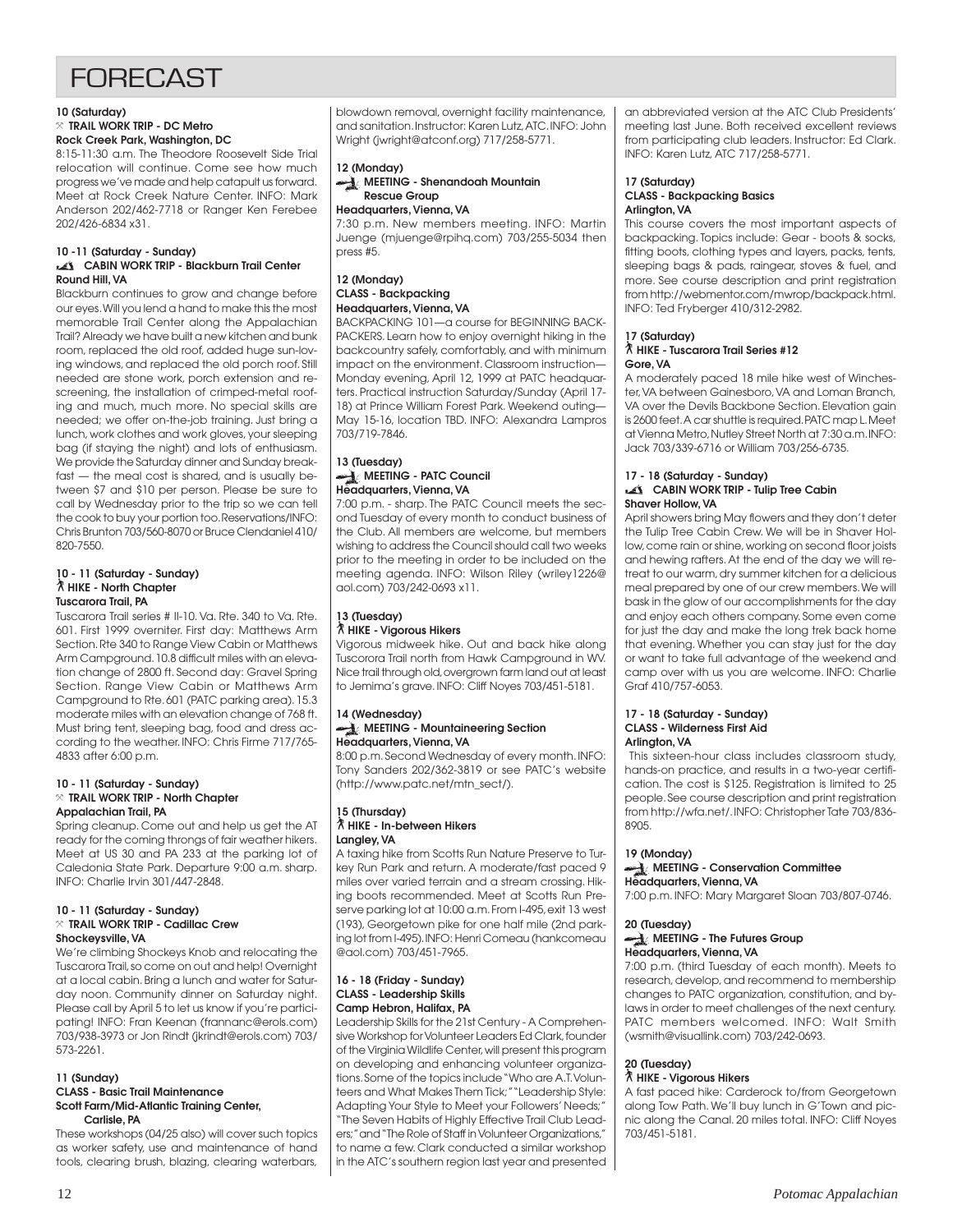# **BACKPACKING 101**

A course for BEGINNING BACKPACKERS presented by the PATC Trail Patrol. Learn how to enjoy overnight hiking in the backcountry safely, comfortably, and with minimum impact on the environment.

Classroom instruction—Monday evening, April 12, 1999 at PATC headquarters.

Practical instruction—Saturday/Sunday, April 17 - 18, 1999, at Prince William Forest Park.

Weekend outing—May 15 - 16, 1999, location TBD.

For information, call Alexandra Lampros, 703/719-7846 weekdays, 7:00-9:00 PM.

# **Another Lesson in Bears**

 $\rm W$ e got to our camping spot about 3:30 p.m. The first thing we did is set up our tents so we wouldn't have to do it later in the dark. A few of us put our backpacks inside our tents. I knew that was the wrong thing to do over night, but I certainly didn't expect a bear to come into our campsite within a half hour. Our tents were set up, so we headed back down the hill to get the rest of our equipment, leaving James to watch over our campsite. Just as we started down the hill, James called to us, saying a bear had arrived. We didn't expect the bear to do any damage and anyway, James could scare him off. How wrong we were! When we returned, James gave us the story. The bear had gone to one tent and didn't find anything of interest, so went it back the way it came. Then, apparently the wind was blowing in the right direction and it got a whiff of something. He came back directly to my tent, tore an L-shaped

# **The "South Mountaineers" Kick Off 7th Season**

Maryland's tread repair and trail mainte-<br>hance crew, the South Mountaineers, have their first 1999 work event on March 13. Newcomers are welcomed to a nearby day event in the hills west of Frederick.

The South Mountaineers began doing tread repair exclusively in August, 1993. As the seasons went by, it was obvious that the Maryland AT could benefit from larger crew-type events. Weeds were overwhelming in some areas, rockpiles could be softened, and several relocations needed to be installed. The South Mountaineers have taken on all of these tasks and more. The light-hearted social atmosphere and variety in the agenda keeps volunteers coming back. Their resume includes some grip hoist (boulder moving) work south of Wolfsville Rd., clean-up and graffiti removal at High Rock, erosion control all over the Maryland AT, and the Turners Gap relocation in 1996. This relocation was soon followed by the Monument Rd. and Wolfsville Rd. relocations, and the Fox Gap relocation this past autumn.

Are you interested in joining us for an active, fun and rewarding day in the woods? Please contact Mark at 301-461-7048 or email him at mdtrail@yahoo.com. ❑

 *—Rick Canter*

hole in the door and screen and then tore the top of the screen door from its zippered stitch-

gone directly to the bottom pocket of my backpack where I had put a zip-locked plastic bag

ing. It must have

of dried fruit and another plastic bag of gorp. He tore a hole in the bottom pocket to get the plastic bags and took my cosmetic bag. And walked away with them. All the time James was yelling at the bear and banging pots, but the bear paid him no heed. The moral, of course, is to hang up your backpack immediately, especially if you have food in it! I searched every day for my cosmetic bag, and on the third day I got lucky. The bear didn't bother us after that, but I can imagine it having pretty bad stomach pains after eating all that dried fruit in one sitting. I've been told that bears can eat anything. I believe that, but I also think they can suffer from eating too much of the wrong food.

*—Carol Niedzialek*

**News Watch: On January 12, President Clinton proposed \$1 billion in new spending** to expand federal wildernesses and urban parks in what would be the largest one-year investment in preserving the nation's green spaces. The President called for adding hundreds of thousands of acres to America's network of protected lands, from Civil War battlefields to natural and scenic treasures such as California's Mojave Desert and Florida's Everglades National Park. The PA will continue to watch this story unfold and report on how it may affect our local area. —Aimee Kratts

# **IN MEMORIAM**

Frieda Kunze, a Fifty-Year Member (1943- 1999), died Jan.27 at age 90. Joining PATC as one of "The Meridian Hill girls", she became close friends with Anna Jesperson, "Bill" and Ruth Mersch and others. Although she participated in hikes and work trips in the first thirty years of membership, she never held a Club office or overseer position. Her special touch was in social affairs; the last such affair she hosted was the second of the only two autograph-signing parties for a PATC author. For the last few years, she has been a regular attendant at the luncheons of PATC women's Third Thursday Lunch Bunch. —Paula Strain

# **Skunk in the Shelter**

In November of 1982 I was backpacking in the Central District of Shenandoah Park with two college friends, Ray and Andy. We spent the first night at Bearfence Mountain Hut. We turned in shortly after eating due to the early darkness. About an hour later Ray was awakened by a cold wet nose on



the back of his neck! He got his flashlight and spotted a small skunk walking around the shelter. He called for us to be cool as the skunk was now by my sleeping bag. I lay still as the skunk made his way back across the shelter and hid behind the caretaker's toolbox. Ray shined his light and shouted, and the skunk, which by now was tired of all the commotion, left the shelter. I never saw the skunk, but from Ray's description it was a spotted skunk. Virginia is the northern range of this species.

*—Tom Lupp*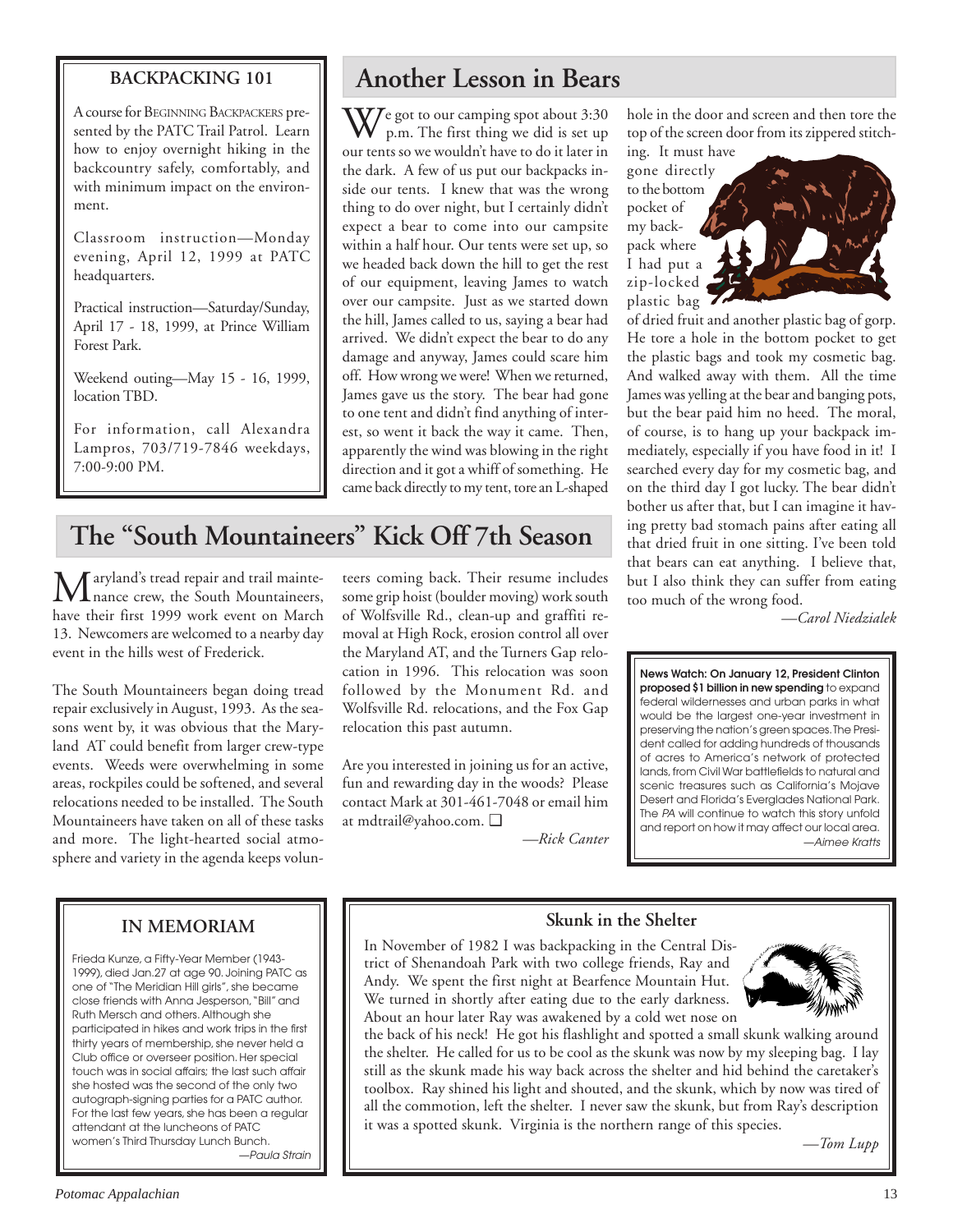# **PATC/Shenandoah National Park Trails Meeting**

Pete Gatje, Heidi Forrest, and SNP district managers met with Park Service's Steve Bair, Shawn Green, and district crew chiefs in late January at PATC Headquarters to discuss a number of topics of mutual interest. The first order of business was a Park Service presentation of certificates of appreciation to the district managers for leading the PATC effort to clear damage from the February 1998 ice storm. Shawn and Steve then led discussions on current initiatives and plans for 1999.

The SNP Draft Backcountry and Wilderness Management Plan (available on the SNP web site) is currently under review. Some changes include a computerized backcountry permit system and revised backcountry regulations. One proposal involves development of tent sites close to shelters to accommodate and control overcrowding. The requirement for

### *Bats, from page 5*

Bats colonize in higher numbers than any other mammal, and this aspect of their behavior leaves them very vulnerable. As many populations are concentrated into large but relatively few colonies, the destruction of a single colony might mean the loss of a significant percentage of an entire species. In the case of the endangered gray bat, for example, only nine caves house 95% of the entire known population.

Even outside of their caves and mines, bats face increased threats. As the forests along their migratory routes are removed, bats undergo greater predation. Without tree cover and branches for roosting, they become easier pickings for owls and snakes, their natural predators.

Fortunately, conservation efforts have led to some successes. Organizations both public and private have, through education and direct protection, stemmed or even turned around the decline of some species. Educating the public about the benefits bats provide leads to greater support for their protection. When property owners are shown that much of what they thought about bats is untrue, they will more often remove unwanted bats by methods other than extermination.

Bats can also generate great press if given a chance. In 1980, when a bridge in Austin, Texas was renovated, the new design attracted about backcountry tent campers to be out of sight of any trail may be modified. Overseers with trails in designated wilderness areas will be interested to know that a procedure is being developed to request permission to use chainsaws to clear blowdowns in extreme situations on a case by case basis.

Since Central District has more trails than either the North or South District, the Park Service is balancing the workload by assigning some of the Central District trails to the other district trail crews. There was some discussion, but no decision, on aligning PATC district managers with this new arrangement.

Several trail relocation projects needing clearance documentation were discussed. Included were relocation of the AT north of Jenkins Gap, the Hannah Run Trail and a steep portion of the Buck Ridge Trail. Future projects being considered include a connector trail between the Pass Mountain Trail and the Buck Hollow Trail.

Joint activities were coordinated and some planning dates for 1999 are as follows: Chainsaw Workshop–April 17-18 Central District Trails Workshop–June 5-6 North District Trails Workshop– September 11-12 South District Summer Crew–August 1-13

Central District Summer Crew–August 15-27 North District Summer Crew–

August 29- September 10

Bernie Stalmann ended the meeting by presenting Heidi a birthday cake. I won't mention the number of candles, but there was a significant rise in conference room temperature before she could blow them out.

*—Jon Rindt*

a million Mexican freetail bats, who used the bridge's underside as a roost. Public clamor and newspaper editorials called for the extermination of the bats. At that point Bat Conservation International, a major bat protection organization, began an extensive education effort, and it succeeded in changing the public opinion. Now considered a major local attraction, the bats swarm out each night in a cloud of flapping wings, and by the time they return to the roost, they've devoured up to 27,000 pounds of local insects. Several area bridges that were later built were designed to accommodate bats.

In the area of direct protection, partnerships among conservation groups, mining companies, state officials and even caving organizations have resulted in the purchase or permitted protection of caves, old mines and the lands around them. The entrances to these bat habitats are carefully fitted with "cave gates"— heavy iron bars set in parallel lines. They keep people from entering while allowing the bats free movement in and out. In some cases, doors are built into the gates for the approved use of scientists or spelunkers.

Throughout the world, bats take flight through nighttime skies. With the exception of desert and polar regions, they range over virtually every country on the globe. They vary wildly in appearance and behavior, occurring in a stunning diversity of faces, wings and tails. That diversity is truly astounding-they account for a



full quarter of the earth's mammals, at nearly 1,000 known species. From this grand total, the United States plays host to 44 varieties, about half of which are now considered endangered. Here in the mid-Atlantic region, we can lay claim to eleven native species, including the endangered trio of the Indiana bat, the gray bat, and the Virginia big-eared bat.

Bats represent an unusual conservation situation. Relatively inexpensive to protect, they adapt well to man-made structures. Still, they lack the warm and fuzzy appeal of many other animals. Those who may feel bats deserve protection simply because they exist often find themselves making the case to others that they should be saved for the benefits they provide. If that case can be made however, in the long run we will all be better off-though Halloween may lose one of its favorite mascots.

For more information, contact Bat Conservation International at (512) 327-9721 or on the web at www.batcon.org. ❑

*—Alan Hyams*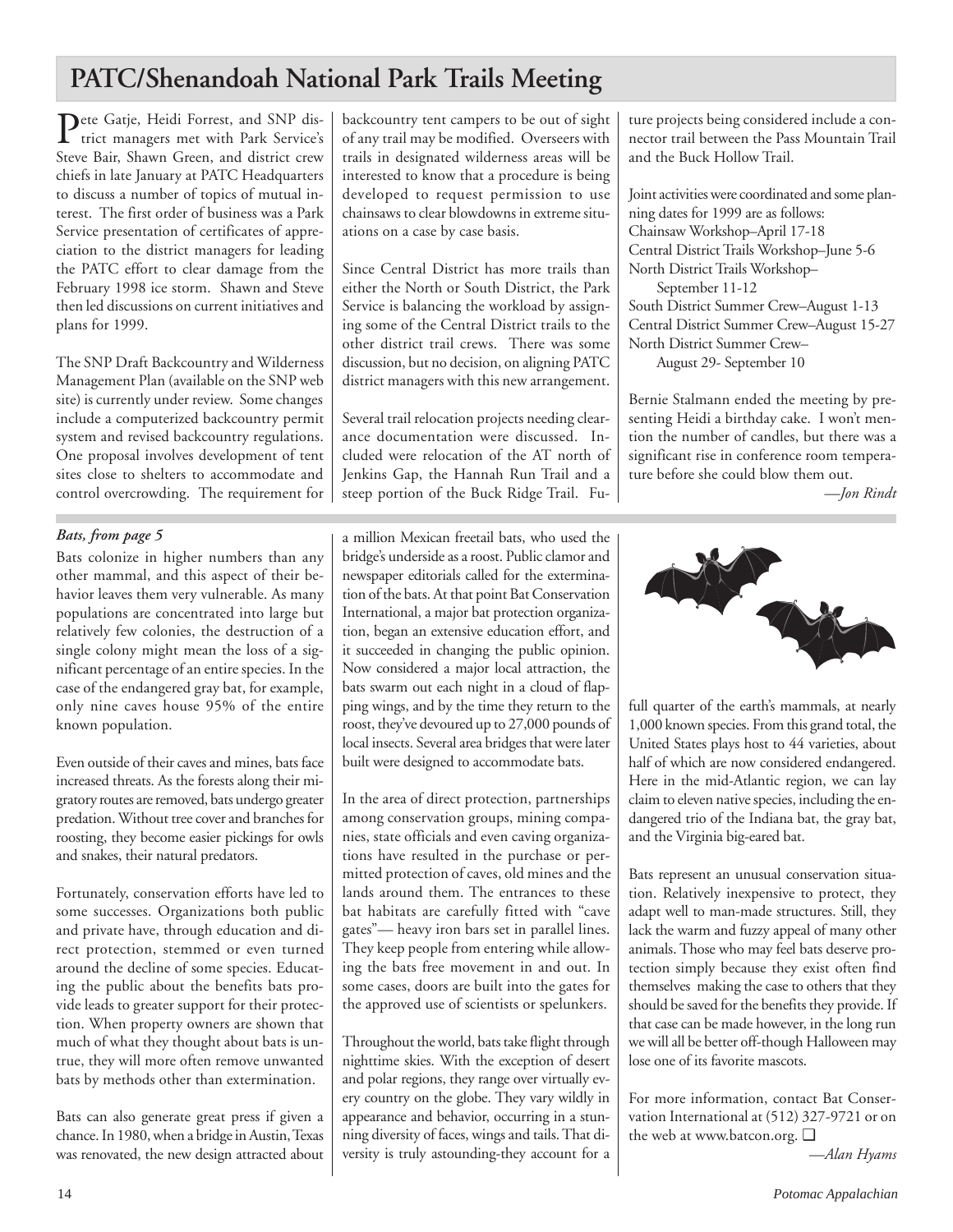# **Red And Gray Foxes**

People have long admired and hated foxes.<br>Man has used terms such as "clever as a fox" and "sly as a fox" to indicate high intelligence and sneaky behavior.

The Eastern red fox (Vulpes fulva) is one wild animal that is thriving despite the encroachment of people. It is now the most common fox in North America. In the East it outnumbers the once-dominant gray fox (Urocyon cinereoargenteus).

Both of these wily creatures have ranges that cover a large portion of the United States. The gray fox prefers densely forested areas while the red fox prefers forest edges and fields for hunting. However, they are similar in their eating habits. They are predominantly nocturnal hunters. Their diet consists mostly of small rodents (such as rabbits, mice, rats, and voles) but also includes small reptiles, birds,

large insects, fruits, nuts, berries, corn and carrion.

As its name implies, the red fox has silky reddish-orange fur, dark-fronted forelegs, and a bushy tail with a white tip. However, color variations of black, silver, and mixed occur. The gray fox has a coarser coat of black and gray with a black streak running the length of its tail, ending in a black tip.

Their mannerisms are different, too. A gray fox is the only fox capable of climbing a tree and will occasionally seek refuge in tree branches when threatened. The red fox, on the other hand, is known for running for its life. In addition, their mating habits are different. The gray fox mates for only one season while the red fox mates for life. Both red and gray foxes mate during the winter and have pups in the early spring.

Male foxes are referred to as dogs while females are called vixen. Footprints left by foxes are



generally similar to those of a small dog. Their scat can be distinguished from the droppings of domestic animals by the presence of fur, hide and small bone fragments. If you don't want to inspect scat that closely, foxes generally leave smaller and denser droppings than our well-fed, domestic dogs.

**References:** *American Wildlife & Plants A Guide To Wildlife Food Habits.* Alexander C. Martin, Herbert S. Zim, Arnold L. Nelson, 1951. *Park Ranger Guide to Wildlife,* Arthur P. Miller Jr., 1990. ❑

*—Lynn Gulley*

# **Encountering Snakes on the Trail: First in a two-part series on snakes**

Most hikers encounter a snake sooner or<br>later—along the trail, around a shelter, in the privy! It's usually a surprise—for some, enjoyable, for others, upsetting. Most snakes are harmless to us and our dogs, but a few species can be deadly. Since we share our hiking environment with snakes, we owe it to ourselves to become better acquainted with them, if only to avoid the hazardous ones.

Most advice on avoiding poisonous snakes focuses on identifying them. This article focuses on learning to see snakes. Seeing comes first, identification comes later. Snakes are usually partially hidden, and their color patterns often make them difficult to detect. If we don't train our eyes to see snakes, we'll have startling encounters, perhaps actually stepping directly on one of them.

# **Take the opportunity to observe**

We need to take every opportunity to watch snakes, from a safe distance, of course. Two or three steps are enough. The snake is very unlikely to advance toward you, but be sure you have room to step back.

Suppose you are hiking on a trail, and you see a snake ahead. This is an opportunity to train your eyes. Begin by examining a 10-foot radius around you to ensure there are no other snakes. Snakes congregate at certain times of

the year. If there are other snakes nearby, pick the closest snake. Step carefully to a safe distance. Remain motionless and observe details of the snake such as its color and any pattern

in the color. Also note its length, the texture of its skin, its width and its shape, the shape of its head, and how it moves and rests.

Close your eyes and draw a mental picture of the snake, with all the details you have observed. Write down the details and make a sketch, if you can. These details will help you identify the snake, but more important, you are training yourself to see this snake in its natural environment. You will instantly recognize this type of snake the next time—like an old friend.

# **So you've alarmed the snake, what now?**

The opportunity to make all these observations is rare. More often, your approach has alarmed the snake, and it is moving away or into a defensive posture. Back up carefully, and stand still. If you are patient, the snake may relax. In the meantime, you can watch. After you have noted every possible detail of the snake and its surroundings, you are ready to watch what the snake does when alarmed.

Back away and get yourself a long stick. Tie a hat or bandanna to the end, like a flag, and dangle it near the snake, perhaps touching the ground to make noise as well. Note that a bare stick is less effective. The snake will become alert, perhaps moving away or assuming a defensive posture. If it moves away, try to stop it by moving your flag ahead of it. Watch the way it moves, take mental snapshots as it goes through grass, past a bush, a rock. If you follow it, remain at a safe distance and don't risk running into another

snake.

Some snakes race away, some put on a defensive display, while others move off serenely. A hog-nose snake may go through a threatening act then roll over and go limp, with its mouth hanging open. A black racer may cover itself



with its own smelly excrement, curl up into a mound of tight black curls (like a mound of bear scat), with its head poking out from underneath so it can watch you. A black rat snake may go up into a bush, where it is even more visible!

*See Snakes, page 16*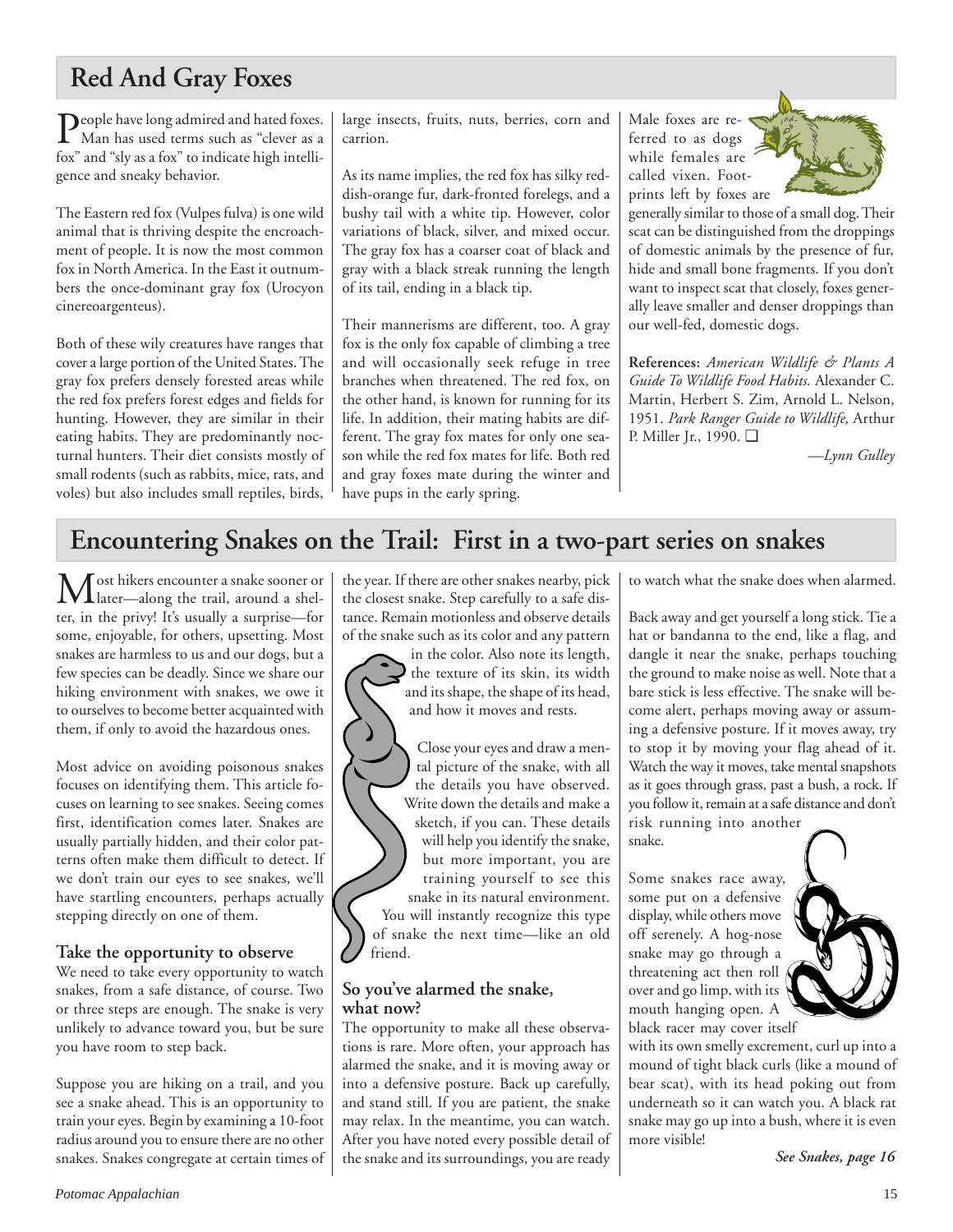### *Snakes, from page 15*

After the snake leaves, spend a few minutes reviewing your mental snapshots. Hold the snake in your mind's eye for a while before you resume your hike. And make a note about the terrain—wet or dry, grassy or rocky. If you carefully observe a snake, you may want to consult a book on snakes. I recommend *Snakes of Virginia,* by Linzey and Clifford, University Press of Virginia, 1981. Besides learning about all the snakes in Virginia, you will learn about the two most prevalent poisonous snakes in the East, timber rattlesnakes and copperheads. The general information about these snakes—and the coral snake applies to all poisonous snakes in the United States. If you hike in another country, you

should familiarize yourself with the snakes of that country.

Some harmless snakes resemble their poisonous relatives in coloring or behavior. Any snake may bite when stepped on and will flee when you jump away. Identification of a fleeing snake is difficult when you are in pain and very agitated, so training your eyes to see snakes is good preparation for a bite situation.

## **Watch where you're going!**

Your best snake repellent is keen eyesight and sensible behavior. Be extra careful when birdwatching, because your attention is up, eye level and higher. Be careful when picking berries. Bug netting over your head can impair your vision, especially in sunlight.

# **Animal Trivia Answers**

Answers are from pages in Linsky's *Mammals of Virginia:*

1. The spotted skunk, in the mountains, prefers rock piles, rock slides, and crevices in cliffs; in agricultural areas, it prefers brushy undergrowth, p.258

2. Experiments show bats use both vision and echolocation in long distance navigation, p.38.

3. The domestic dog, hunters, and motor vehicles are the major predators of whitetailed deer. Linsky does not say which of the three is the greater predator, p.295.

4. Of the three mammals possessing poison glands (the male duck-billed platypus, the echidna, and the short-tailed shrew), the shrew lives in the mid-Atlantic region. Its poison killed a 2.7 kg. rabbit, but the few records of human bites report only considerable discomfort and some swelling of the bitten area. p.47

Linsky, Donald W. *The Mammals of Virginia.* Blacksburg, VA, 1998. 459p. illus., maps, bibl. \$65. (May be ordered direct from: McDonald & Woodward Publishing Corp.,1-800-233-9898 by phone)

A Baltimore native now teaching in the southern Shenandoah valley (Wytheville Community College), Linsky has given naturalists and outdoors people a book to be used for years. The book is useful for those in any Mid-Atlantic state, because Virginia's mammals are common to most of eastern North America, and because the books on mammals of Maryland, Pennsylvnia, and, no doubt, other states are both older and briefer.

The book is arranged for zoologists, by taxonomic order and then by species of the animal being described. Not to worry, the index cheerfully supplies both scientific and popular names for search. Each description, running to several pages, covers description, habitat, habits, longevity, reproduction, food, and other details. The information is drawn from scientific studies of the species made wherever the species is found.

Linsky is scientific, but he is not stupefying. He writes clearly and well. He quotes from many other writers, who are also interesting.

It's not all zoology. The opening chapter on the history of mammalian studies in Virginia and the appendix on early Wisconsian mammals (they lived 25,000 to 10,000 years ago) interested this historian, who was also impressed by his one hundred page bibliography.

While this is a reference book, it will also be a desirable gift for the adult or teenager who is interested in our area's wildlife.

*—Paula M. Strain*

Some dogs walk past a snake without seeing it, others begin to harass the snake long before you've begun making your observations. If you can remove your dog from the scene and tie it securely nearby, you may have a better chance to observe a snake before it disappears. You may also be saving the dog's life.

Next month: What to do if bitten. ❑ *—Wil Kohlbrenner*

## **What to note when observing snakes:**

- Color and pattern: Is the pattern uniform for the entire length of the snake? Does the head or tail have a different color or a different pattern? Does the skin look especially rough or smooth? Is it glossy or dull?
- Length and thickness: Does the snake look skinny, fat, or just "normal?" Try to estimate its length by imagining it straightened out alongside a yardstick.
- Shape of the head and body: How wide would you say it is at its thickest point? As thick as your little finger? Your thumb? Two fingers? Your wrist? Is the neck noticeably thinner than the head and body, or just a smooth taper from head to neck to body? Does the tail taper to a point or end abruptly? Is the end bumpy, does it have a rattle?
- Behavior: Is the entire snake in contact with the ground? If the head is off the ground, can you see the color of its chin and throat? If the snake is in a bush, observe how it rests on the branches. If it is moving in the bush, see if you can figure out how it moves. Is the snake watching you? Sticking its tongue out at you? Vibrating its tail? (Keep in mind that many harmless snakes vibrate their tails when alarmed.)

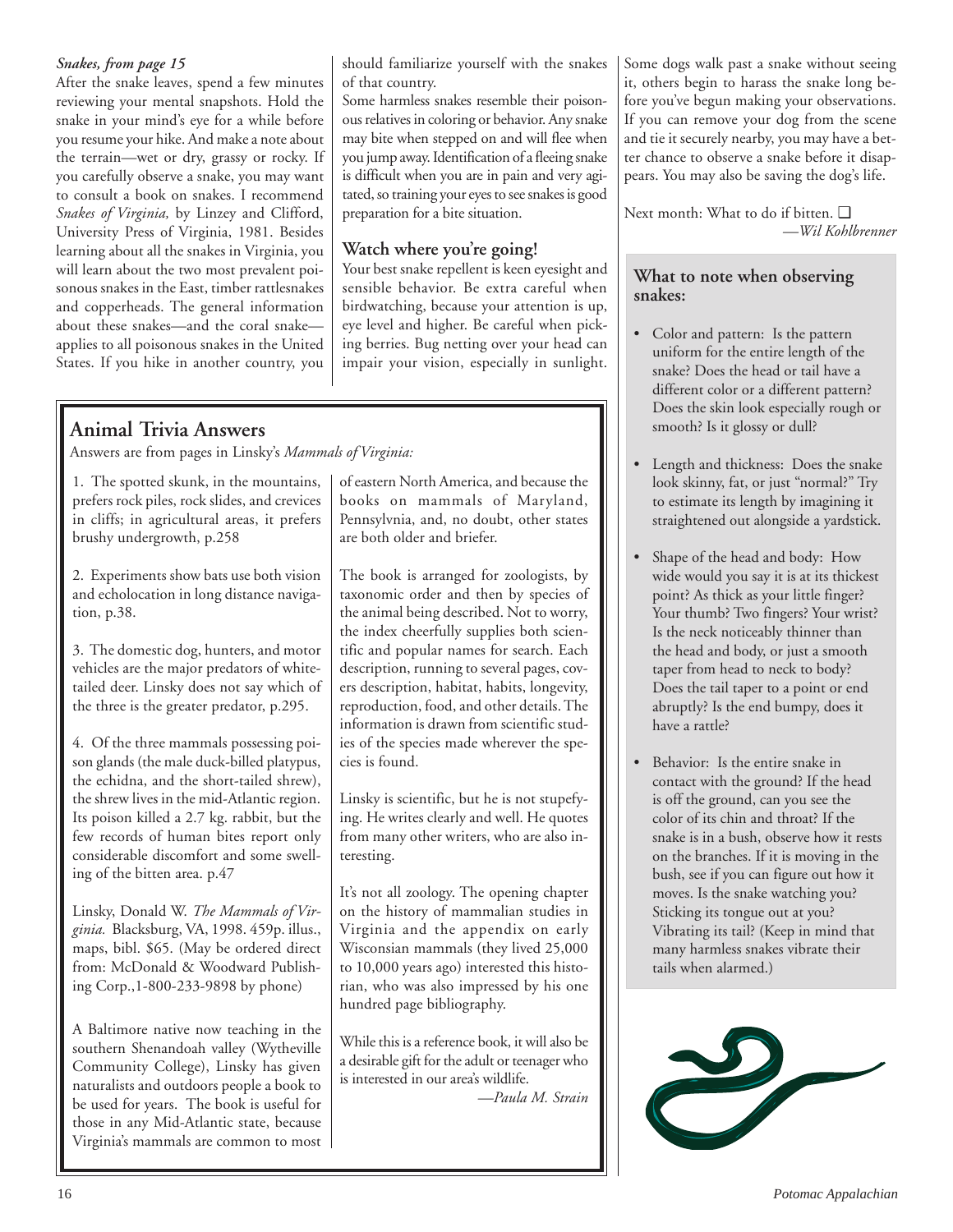### *New Land, from page 3*

over to the National Park Service (NPS) as a part of the present AT corridor. This parcel under discussion was an unacquired piece left over from that effort.

Eventually, PATC acquired an adjoining tract of Oliphant property and, through a generous donation from the Myron Glaser family, later built the Myron Glaser Cabin on it. The NPS acquired most of the "Glaser Tract" for the AT, leaving the cabin environs intact with a guaranteed right-of-way to the AT in perpetuity. The recent November purchase of Oliphant Land Venture Tract protects the view from the cabin tract and provides access to not only the AT but the AT corridor in perpetuity. This guarantee was negotiated by former Legal Committee Chairman Scott Johnson.

The wood road through the property is a legal right-of-way to the cabin and also crosses the tract below it. PATC's new General Counsel Eric Olson negotiated a reasonable road maintenance agreement with adjoining landowners that will not leave PATC liable for major road expenses in the future.

PATC held a site inspection of the Oliphant Joint Venture tract on Feb. 22, 1998, and after further study, formally recommended the PATC acquisition Feb. 26.

# **What Needs to Be Done**

There are many other such tracts in need of acquisition through voluntary sale. While PATC does not currently have funds to acquire many such tracts, newly elected President Walt Smith wants to get going on land acquisition as a major priority for the Club. He hopes to establish a program through the Corporate Donations Committee to increase funds available for the purpose.

Those of you who have fund-raising experience are requested to contact Jack Reeder, Chairman, Corporate Donations, at reederbooks@earth link.net, or phone 301/320-6324. A program is beginning, and individuals with development experience are urgently needed to help guide it to fruition. ❑

*—Jack Reeder*



# **Donations**

Our heartfelt THANK YOU to those members who have given additional donations<br>with their dues renewal fee, and from the goodness of their heart to the individual funds listed below.

Our mission of protecting the Appalachian National Scenic Trail and side trails throughout Virginia, West Virginia, Maryland, and Pennsylvania, is assured through generous donations from you. It also helps greatly to ensure that these protected trail lands can be enjoyed by future generations.

A very special thanks goes to Mr. Hank Cohen, Gen. Manager of HUDSON TRAIL OUT-FITTERS. In January, at George Mason University, HTO chose PATC to be the recipient of half the proceeds (which was an extensive amount) from ticket sales for a lecture/slide presentation given by Ed Viesturs, famous Mt. Everest climber.

### **Donations received in January**

**Ice: Milk it for all it's worth!**

plastic serving jugs and freeze. ❑

Freeze solid a  $1/2$  gallon or gallon jug of milk a few days before your camping trip. It's important to open and pour off an inch or two of "head space" so the container doesn't split open while freezing. You can re-seal cartons with staples, bag clamps or clothespins, what ever is handy! The frozen milk contributes to keeping the contents of your cooler chilled while it slowly thaws out. In summer temps, that will be 24 or more hours. When the milk is thawed, give it a good shake and serve! Got kids? When the milk is partially thawed, but still icy, add some chocolate syrup and shake vigorously. Presto! Chocolate milk shakes - - quite a treat on a camping trip! You can also pour milk into various heavy-duty

Funds: G - General; T - Trail Lands; S/C - Shelters, Cabins, Cabin Lands; HQ - Headquarters Capital Repair; E -Endowment

| Dean and Jo Ann Aulick        | G    | Tom and Carol McIntosh          | G   |
|-------------------------------|------|---------------------------------|-----|
| Kenneth and Susan Bawer       | G    | <b>Robert Wilson Mobley</b>     | G   |
| George and Susan Bergmann     | G    | <b>Babulal Pragani</b>          | G   |
| <b>Timothy Chew</b>           |      | Marguerite Schneeberger         |     |
| Mrs. Ruth Franes              |      | Martha Seigel and Robert Le Mar | S/C |
| in memory of Alfred Hanel     | G    | Joseph E. Shashaty              | G   |
| Michael D. Fry                | S/C  | Robert Shaw                     |     |
| William Groening              | G    | Evelyn A. Sumpter               | S/C |
| Katherine Louise Horn         | G    | Charles C. Webb                 |     |
| Carol L. Kearns               | T: E | in memory of Gardener Demallie  | G   |
| Anne Kinsinger and Ron Wilson | S/C  | Neil Williamson                 |     |
| Steven M. Long                |      | Susan R. Yanoff                 |     |
| Donald and Ragnhild Malnati   | G    |                                 |     |
|                               |      |                                 |     |

A brief note about DUES RENEWAL NOTICES. The expiration date on your membership card reflects the month in which I generate the dues notices. Your membership will not expire exactly on the date shown, but it will shortly thereafter if the dues notice remains unpaid after that month. I normally generate the dues notices sometime after the 10th of the month, so please be patient if you think your membership has passed the expiration date. If it passes a couple of months, then please contact me as there is a problem we need to correct.

*–Pat Fankhauser, Membership Coordinator*

#### **Cabin Tip of the Month ARE YOU MOVING?!!**

Did you know that the Post Office charges PATC 50 cents every time they let us know a member has moved? You can help save money and get information to you faster just by telling us yourself.

Please fill out the following form and mail it to 118 Park Street, S.E., Vienna VA 22180-4609. You can also call Pat Fankhauser at 703/242-0693 or e-mail her at pfankh@erols.com.

| Name:                          |  |
|--------------------------------|--|
| Effective date of New Address: |  |
| Old Address:                   |  |
| New Address:                   |  |
| New Phone Number:              |  |

*—Deb Wagener*

*Potomac Appalachian* 17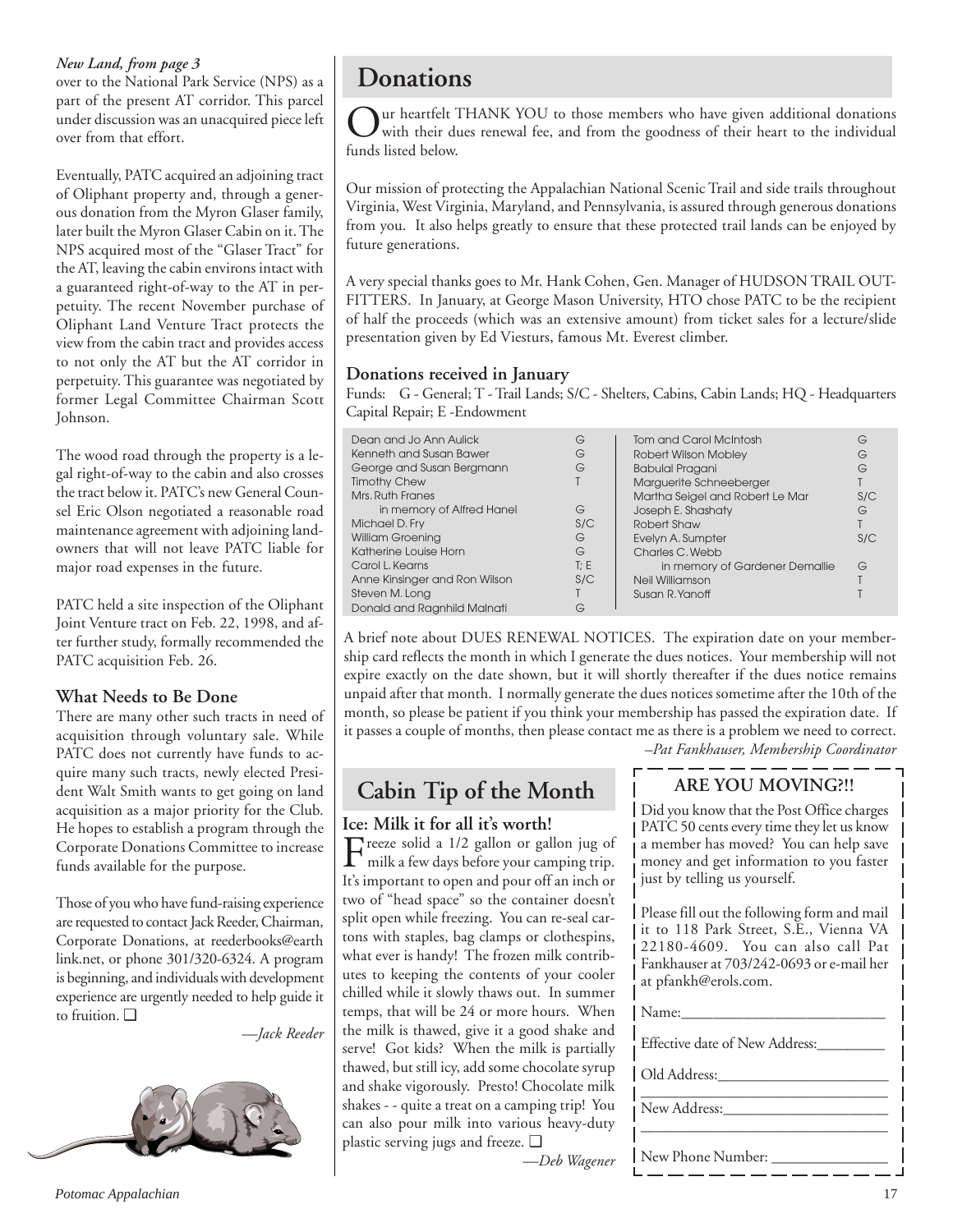# **Trailhead**

**Trail Conditions**<br>**A** fter six months of hardly any measur-After six months of hardly any measur-<br>Aable precipitation, January blessed PATC trails with badly needed rain to replenish the water sources and reduce the risk of fire. Unfortunately, some of the rain came in the freezing form and served to alarm overseers who had to deal with the February 1998 ice storm that devastated trails at elevations above 2,000 feet. Fortunately, the ice damage seems to be limited to the lower elevations and has generally left our trails unscathed.

District managers report the normal amount of winter blowdowns, plus a lot of broken limbs hanging in trees from last year's storm, have begun to fall. In addition, some waterbars and drains are beginning to fill because of the combination of the heavy rains in January, ground loosened by frost heaving, and leaf accumulation. Overseers may want to check known problem areas and report to their district managers any blowdowns that they can't handle.

As Trailhead goes to press, a January thaw has left the PATC trail system remarkably free of snow and ice. Only a few sheltered pockets of snow remain near the Appalachian Trail (AT), where it crosses the north slope of Hawksbill in Shenandoah National Park (SNP), and there might be similar pockets in the hollows of the northern and western sections of the Tuscarora Trail. But with February traditionally being the snowiest month of the year, there is no telling whether PATC trail workers will be looking at another disaster recovery effort like last year's or a normal spring cleanup. One can only hope that it will be the latter!

## **Stonewall Brigade and Mountain Bikers**

Renters of PATC's Sugar Knob Cabin on Great North Mountain often use the Little Stoney Creek Trail to reach the cabin. Mountain bikers from the Sarah Zane Bicycle Company in Winchester maintain this trail. Four members of the Stonewall Brigade recently joined five regulars from Sarah Zane for a day of waterbar work. After three days of heavy rains, there was water flowing everywhere. It was like being let out to play after a thunderstorm, but the toys were picks, shovels, rakes and a chainsaw. The combined crews built or rebuilt 56 waterbars and drains in a 1.6 mile segment of the trail.

# **Work Becomes Pleasure in Rock Creek Park**

Mark Anderson reports the first work trip of the season in Rock Creek Park, set for March 13, has been turned into a pleasure hike. Instead of donning work gloves and doing complex manual labor, we will take a look at the park's beauty on a 4 to 6 mile hike in the park. We will meet at 10 a.m. at Pierce Mill for this easy to moderate hike. Bring water and lunch and be prepared for a surprise if you've never been in the park before. See the Forecast for additional information.

# **Blue and White Crew Clears Portion of AT**

The Blue and White Crew convened on the weekend of Jan 23-24 at the Firestone Cabin, near Elkton, VA. The crew braved the downpour on Saturday to clear the AT of winter deadfalls from the Pocosin Cabin south to Swift Run Gap. Saturday evening found the intrepid few dining at the Layfayette Hotel in downtown Stanardsville and bidding adieu to longtime member and crew leader, Anneliese Ring. The Crew will begin its regular monthly work schedule (the 4th weekend of each month) this month (March). Details will be listed in the Forecast.

# **Second Attempt Works for Cadillac Crew**

After a failed attempt in early January to negotiate the icy road to Vining Tract, warmer weather allowed the Cadillac Crew to reach Morris Cabin for a winter work trip. Crew regulars welcomed five new recruits who dared to brave the wet conditions to join crew activities. We also welcomed back Dave Pugh after a two-year absence. Dave came complete with tales from his hike of the northern half of the AT last summer. Although predicted to start later Saturday evening, rain greeted the crew upon their arrival and continued during the day. A little rain didn't stop the crew from clearing the vines, briars, and blowdowns that had hidden the old home site located between Morris and Mutton Top. After the rain let up on Sunday, the crew continued their past effort to re-open the trail to the ruins at the top of Devils Graveyard adjacent to the SNP boundary.

This is the year that the Cadillac Crew should finally reach the top of Shockeys Knob with the Tuscarora Trail relocation. Last year's work ended about half way up the Knob, at the Virginia-West Virginia state line. A related relocation project, across Beacon Hill in the Sleepy Creek area of West Virginia, is on the crew calendar for the last weekend of March (See Forecast). This will involve clearing, blazing and rehabilitation of an existing old trail and has already been partially accomplished.

# **Reports from North District AT in SNP**

There is not much news to report from the North District AT in SNP since access to the Park was restricted because Skyline Drive was closed most of December and January due to snow and ice. Overseer Lloyd Parriott hiked the north end of the AT from Chester Gap and reported minimal storm damage. George Walters inspected some trails on the day after Skyline Drive re-opened and found much the same - "Looks like normal winter damage." It should be noted, however, that last year's ice storm occurred in early February, so we are not out of the woods yet (pardon the pun!). On a side note, Walters reported that as he was hiking down one trail, it was quite windy and two trees came down - one up the trail in front of him and the other down the trail behind him!

# **District Managers Moving On**

Nancy and David Carey, District Managers for Massanutten North will be leaving for Germany in May. The PATC trails organization extends thanks and appreciation for their conscientious work and fine leadership. They are a great District Manager team and will be missed by all of us who have been associated with them.

Please send any interesting tale, technical advice, individual or group accomplishments, and trail maintenance questions to Trailhead, c/o Jon Rindt, 7861 Colonial Village Row, Annandale, VA 22003 or to jkrindt@erols.com.

# **Volunteers - Appointed in January**

**Trail Overseers**

AT - Bear Hollow Creek to US 522 Ethan Meurlin Tuscarora Blue South - Rock Marker to Massanutten West Trail Kenneth Sharpe Great Falls River Trail - So. end of Patowmack Canal to Ridge Trail René Wilson AT - 4-H Access Trail to Tom Floyd Wayside Tom Floyd Wayside & Ginger Springs Trail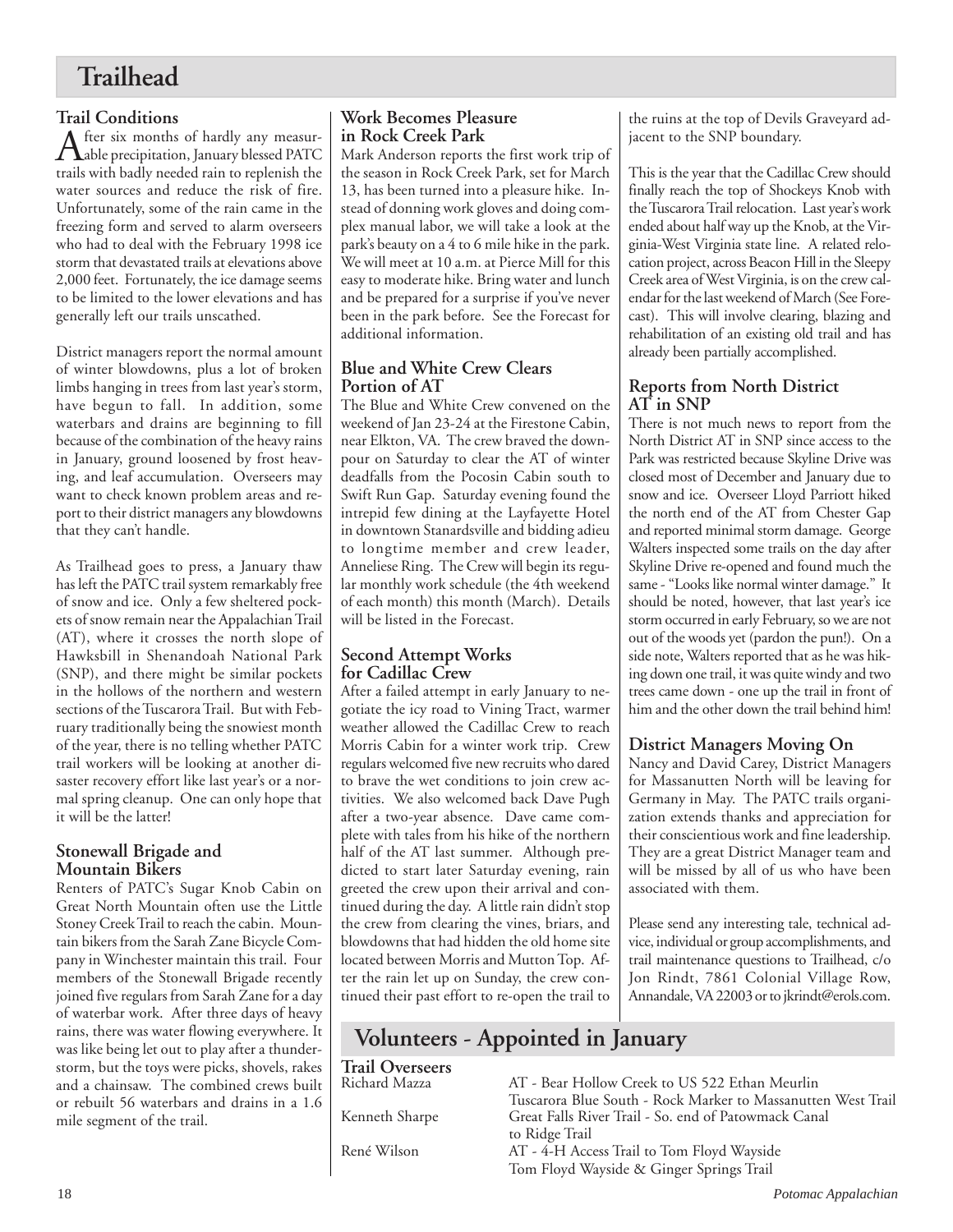# **NOTICES NOTICES**

## **NEW NOTICES**

**RIDGERUNNERS NEEDED ALONG THE APPALACHIAN TRAIL.** Promote Leave-no-Trace principles. Four positions available in PATC territory, two in Virginia and one each in Maryland and Pennsylvania. Seasons: Memorial Day through Labor Day. 18 years or older, experienced hiker, personable, self-reliant. Need first aid certification. strong communications skills. Familiar with AT maintenance, camping experience. EOE. Send resume and cover letter by February 28. To: PATC Seasonal Programs Coordinator. 118 Park St.. SE, Vienna. VA 22180. For more information contact Wilson Riley at 703/242-0693 x11 or wriley1226 @aol.com.

**PARENT AND CHILD HIKING PARTNERS WANTED.** My son and I would like company for day and weekend hikes. If you have a child (or children) approx. 3 to 6 years old and are interested in joining us please contact Lynn at Earthconc@aol.com or call 410/730-3672.

**EARTH DAY AND NATIONAL TRAILS DAY EVENTS!** If you're planning on having a work trip or other event on Earth Day or National Trails Day, please alert the editor, so we can include it in the PA and on the website. E-mail bianca@moon.jic. com, or mail your item to HQ.

**THROUGH-HIKER NEEDS YOUR HELP!** Del Doc will be a thru-hiker on the AT beginning March 1, carrying a Global Positioning System (GPS) for mapping purposes. Del Doc volunteered to hike the AT to get a digitized trail on our maps that will be accurate to within two meters. John Killam, ATC HQ Volunteer is identifying persons who can help provide support to Del Doc, as he progresses along the trail, so that: (1) he does not have to carry too much weight in addition to the GPS equipment, (2) the information can be down-loaded frequently to a permanent storage, (3) the GPS and laptop batteries can be recharged and returned to him without waits that recharging would require, and (4) perhaps arrange transportation for supplies or to a motel or hostel might be arranged upon occasion. For more information, contact: John Killam, c/o Appalachian Trail Conference, Harpers Ferry, WV 25425-0807; Phone: (304) 535-6331, E-mail: jkillam@atconf.org.

**HIKE THE SPECTACULAR DOLOMITE MOUNTAINS OF NORTHEASTERN ITALY** September 6-15. Sandwiched between the Austrian border on the north and the vast Venetian plain of the south, its enormous rock walls (a rock climber's paradise) explode to startling heights above the pastoral green countryside. The Dolomites are stunning in shapes and dramatic with brilliant colors and enjoy a reputation of unsurpassed appeal and beauty. Join us for 6 nights in Cortina, our hiking home base, and for 2 nights experience the culture and beauty of Venice. The fee includes: air; ground transfers between Venice and Cortina and airport transportation; lodging in two superior tourist class hotels; all breakfasts and 7 dinners; guide; and hotel taxes and service charges. INFO: Donna Brother, 703/ 435-8315.

**PATC SHELTER COMMITTEE IS SEEKING OVERSEERS** for Dick's Dome Shelter in northern VA, Rocky Run Shelter in MD, and Boone Run Shelter in the southern Massanutten Mountains. Applicants may inquire by contacting PATC's Chairman of Shelters, Charlie Graf by e-mail at Cagraf@aol.com or at 410/757-6053.

**HIKING RECOMMENDATIONS NEEDED!** Family will be hiking and camping in Nova Scotia late July, early August. We would like information on where to stay and hikes to take. Contact Bob Huber at 301 277- 6736.

# **LOST AND FOUND**

**SMALL KNIT "HIKER DOLL"** found on AT in Pennsylvania, south of Birch Run Shelter on South Mountain. Contact ATC Lost and Found at ATC, P.O. Box 807, Harpers Ferry, WV 25425.

# **VOLUNTEER OPPORTUNITIES**

**CORRIDOR MONITORS.** Trail corridor monitors are needed in MD, VA and WV. Although the work is not as visible as other trail related jobs, corridor monitoring is no less important. Corridor monitors are responsible for the inspection and protection of lands owned by the National Park Service along the AT corridor. Corridor monitors get to explore off the trail and play detective locating property boundaries. Strong map and compass skills are needed as well as good people skills to deal with trail neighbors. For more information contact Tom Lupp at 3010-271- 7340 or email at mdacent@erols.co.

**FINANCE COMMITTEE CHAIR.** Seeking person to oversee the financial administration of the Club to include preparing the annual budget. Reviews annual budget proposals and supplemental requests and makes recommendations to the Executive Committee and the Council. For information contact Walt Smith: wsmith@visuallink.com or 703/242-0693.

**SUMMER CARETAKER JOB IN THE BLUE RIDGE.** Perfect summer job for a couple who enjoy the sometimes quiet but always beautiful Blue Ridge mountains of Northern Virginia. Meet and greet hikers stopping at the Blackburn Trail Center located on the AT 12 miles south of Harpers Ferry. Duties include some light maintenance of the house, the hiker's hostel, and the camp ground. Prefer April through October stay, but dates are negotiable. Knowledge of the AT a plus. Modest stipend provided. For more information, write PATC, 118 Park Street, SE, Vienna, VA 22180. Att: Chris Brunton or call Chris at 703/560-8070.

**PATC DOGWOOD HALF HUNDRED:** The premier endurance hike on the east coast needs your help. Give something back to the trail by volunteering to watch a checkpoint, arrange logistics, cook, make phone calls, assemble and mail packets, or just clean up afterward. This unique trails happening WILL NOT HAPPEN in 1999 unless volunteers are found NOW! Please take one small step now to make this 50-K hike a reality. Phone Ric Franke for additional information or to volunteer. 703/356-2106

**DEAF TRAIL WORKERS.** PATC's Massanutten Crew has an interpreter who will volunteer her time if there are deaf members who want to maintain trails with us. We work the second Saturday of the month. Call a week ahead so that we can send our usual newcomer material about what to expect on a work trip. Interpreter: Kelli Watts 202/543-4618 (tty). Crew leader: Wil Kohlbrenner: 540/477-2971 (relay).

**NOT INTERESTED IN WORKING OUTDOORS?** PATC has a continuous need for Headquarters Volunteers willing to help out with a variety of tasks — from manning the sales desk in the evening, to providing typing or office support. It takes a lot more than trail workers to keep the Club going! INFO: Wilson Riley (wriley1226@aol.com) 703/242-0693, Ext. 11.

**PATC OVERSEERS** get BIG discounts from the following merchants who support our volunteer programs: -Blue Ridge Mountain Sports (Charlottesville/Tidewater)-20% -Hudson Trail Outfitters (DC Metro Region) 15% -The Trailhouse (Frederick, MD) 15% -Casual Adventures (Arlington, VA) 10% -Campmor (Mail Order via PATC HQ) 10% Check the back page of the PA for the latest trail, cabin, and shelter overseer opportunities. And all PATC members receive a 10% discount from Blue Ridge Mountain Sports. Be sure to have your membership ID or overseer ID ready when you shop.

**SHENANDOAH MOUNTAIN RESCUE GROUP** (SMRG) is seeking people interested in wilderness search and rescue. New member orientation meetings are held every month at PATC headquarters. NO EXPERIENCE IS NECESSARY. INFO: Martin Juenge 703/255-5034, then press #5.

**TOOL ROOM VOLUNTEERS NEEDED** to help sharpen and maintain tools at PATC Headquarters. INFO: Pete Gatje 703/242-0693 x13.

# **HIKING VACATIONS**

**DISCOVER THE LAKE DISTRICT IN ENGLAND.** An invitation to fellow PATC members. Come and enjoy a leisurely guided hiking and sightseeing holiday in this beautiful corner of England. It is an area of outstanding natural beauty - land of Wordsworth, lakes and mountains. For more details contact Derek Teasdale on DTeasdale1 @aol.com or write to 25 Queens Drive, Whitley Bay, NE26 2JU, England (tel 0191-2520752) Call John Mason at 703-450-5009 for local reference.

# **MISCELLANEOUS**

**SUGARLOAF MOUNTAIN.** House to share on the mountain (access from Rte. 270 Urbana exit). Enjoy the mountain culture, the wildlife, and the view. Walk 10 minutes to blue trail. Drive 10 minutes to downtown Frederick. Non-smoking male/female. INFO: John, 301/253-3050.

**THE PATC WEBMASTER MAINTAINS A SPECIAL "MEMBER'S ONLY" EMAIL LIST.** The list is used to distribute special information of interest to the PATC membership, special volunteer opportunties that miss the regular issues of the Potomac Appalachian, and other items of note. If you'd like to be added to the list, send an email to PATC Webmaster Andy Hiltz (hiltz@mindspring.com), and you'll be included following membership confirmation.

**THE PATC STORE** would like to ask our members for their opinion. We would like to have your suggestions as to what you would like to see available for sale in our store. You can send your suggestions to the PATC Headquarters to the attention of Maureen Estes, Sales Coordinator. We appreciate your feedback and hope to receive some helpful suggestions.

Notices are published free of charge for PATC members only. PATC cannot vouch for any of the advertised items. No commercial advertisement or personal notices unrelated to hiking will be accepted. Deadline for inclusion is the first day of the month preceding issuance of the newsletter. PLEASE let us know when your notice is no longer applicable.